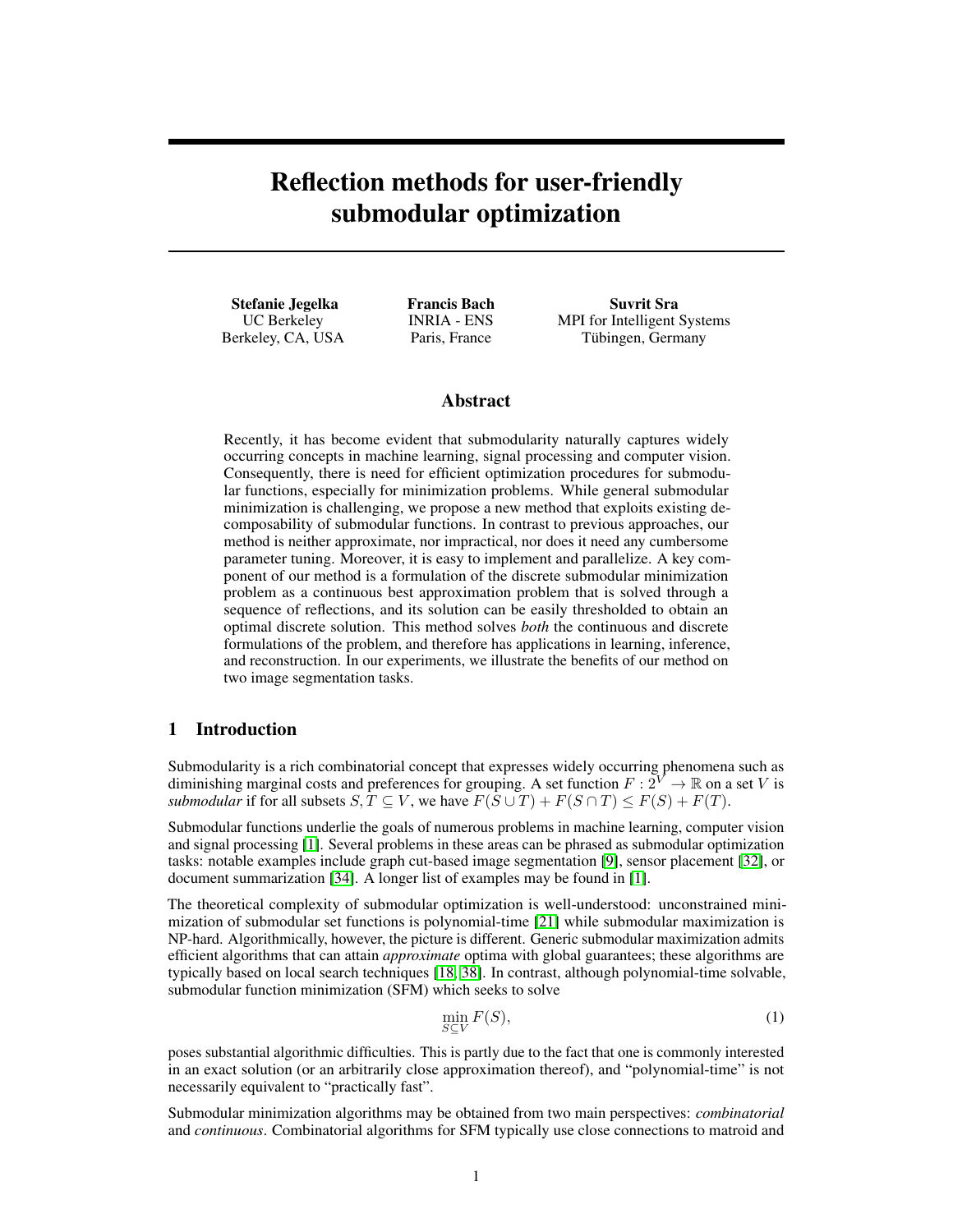maximum flow methods; the currently theoretically fastest combinatorial algorithm for SFM scales as  $O(n^6 + n^5 \tau)$ , where  $\tau$  is the time to evaluate the function oracle [\[40\]](#page-10-3) (for an overview of other algorithms, see e.g., [\[36\]](#page-10-4)). These combinatorial algorithms are typically nontrivial to implement.

Continuous methods offer an alternative by instead minimizing a *convex extension*. This idea exploits the fundamental connection between a submodular function  $F$  and its *Lovász extension*  $f$  [\[35\]](#page-10-5), which is continuous and convex. The SFM problem [\(1\)](#page-0-0) is then equivalent to

<span id="page-1-1"></span>
$$
\min_{x \in [0,1]^n} f(x). \tag{2}
$$

The Lovász extension  $f$  is nonsmooth, so we might have to resort to subgradient methods. While a fundamental result of Edmonds [\[17\]](#page-9-4) demonstrates that a subgradient of  $f$  can be computed in  $O(n \log n)$  time, subgradient methods can be sensitive to choices of the step size, and can be slow. They theoretically converge at a rate of  $O(1/\sqrt{t})$  (after t iterations). The "smoothing technique" of [\[39\]](#page-10-6) does not in general apply here because computing a smoothed gradient is equivalent to solving the submodular minimization problem. We discuss this issue further in Section [2.](#page-2-0)

An alternative to minimizing the Lovász extension directly on  $[0, 1]^n$  is to consider a slightly modified convex problem. Specifically, the exact solution of the discrete problem  $\min_{S\subset V} F(S)$  and of its nonsmooth convex relaxation  $\min_{x \in [0,1]^n} f(x)$  may be found as a level set  $S_0 = \{k \mid x_k^* \ge 0\}$  of the unique point  $x^*$  that minimizes the strongly convex function [\[1,](#page-9-0) [12\]](#page-9-5):

<span id="page-1-0"></span>
$$
f(x) + \frac{1}{2} \|x\|^2. \tag{3}
$$

We will refer to the minimization of [\(3\)](#page-1-0) as the *proximal* problem due to its close similarity to proximity operators used in convex optimization [\[14\]](#page-9-6). When  $F$  is a cut function, [\(3\)](#page-1-0) becomes a total variation problem (see, e.g., [\[11\]](#page-9-7) and references therein) that also occurs in other regularization problems [\[1\]](#page-9-0). Two noteworthy points about [\(3\)](#page-1-0) are: (i) addition of the strongly convex component  $\frac{1}{2}||x||^2$ ; (ii) the ensuing removal of the *box-constraints*  $x \in [0, 1]^n$ . These changes allow us to consider a convex dual which is amenable to smooth optimization techniques.

Typical approaches to generic SFM include Frank-Wolfe methods [\[19\]](#page-9-8) that have cheap iterations and  $O(1/t)$  convergence, but can be quite slow in practice (Section [5\)](#page-6-0); or the minimum-normpoint/Fujishige-Wolfe algorithm [\[22\]](#page-9-9) that has expensive iterations but finite convergence. Other recent methods are approximate [\[26\]](#page-10-7). In contrast to several iterative methods based on convex relaxations, we seek to obtain exact discrete solutions.

To the best of our knowledge, all generic algorithms that use only submodularity are several orders of magnitude slower than specialized algorithms when they exist (e.g., for graph cuts). However, the submodular function is not always generic and given via a black-box, but has known structure. Following [\[29,](#page-10-8) [31,](#page-10-9) [41,](#page-10-10) [44\]](#page-10-11), we make the assumption that  $F(S) = \sum_{i=1}^{r} F_i(S)$  is a sum of sufficiently "simple" functions (see Sec. [3\)](#page-3-0). This structure allows the use of (parallelizable) dual decomposition techniques for the problem in Eq. [\(2\)](#page-1-1), with [\[13,](#page-9-10) [41\]](#page-10-10) or without [\[31\]](#page-10-9) Nesterov's smoothing technique, or with direct smoothing [\[44\]](#page-10-11) techniques. But existing approaches typically have two drawbacks: (a) they use smoothing or step-size parameters whose selection may be critical and quite tedious; and (b) they still exhibit slow convergence (see Section [5\)](#page-6-0).

These drawbacks arise from working with formulation [\(2\)](#page-1-1). Our main insight is that, despite seemingly counter-intuitive, the proximal problem [\(3\)](#page-1-0) offers a much more user-friendly tool for solving [\(1\)](#page-0-0) than its natural convex counterpart [\(2\)](#page-1-1), both in implementation and running time. We approach Problem [\(3\)](#page-1-0) via its dual. This allows decomposition techniques which combine well with orthogonal projection and reflection methods that (a) exhibit faster convergence, (b) are easily parallelizable, (c) require no extra hyperparameters, and (d) are extremely easy to implement.

The main three algorithms that we consider are: (i) dual block-coordinate descent (equivalently, primal-dual proximal-Dykstra), which was already shown to be extremely efficient for total variation problems [\[3\]](#page-9-11) that are special cases of Problem [\(3\)](#page-1-0); (ii) Douglas-Rachford splitting using the careful variant of [\[5\]](#page-9-12), which for our formulation (Section [4.2\)](#page-5-0) requires no hyper-parameters; and (iii) accelerated projected gradient [\[6\]](#page-9-13). We will see these alternative algorithms can offer speedups beyond known efficiencies. Our observations have two implications: first, from the viewpoint of solving Problem [\(3\)](#page-1-0), they offers speedups for often occurring denoising and reconstruction problems that employ total variation. Second, our experiments suggest that projection and reflection methods can work very well for solving the combinatorial problem [\(1\)](#page-0-0).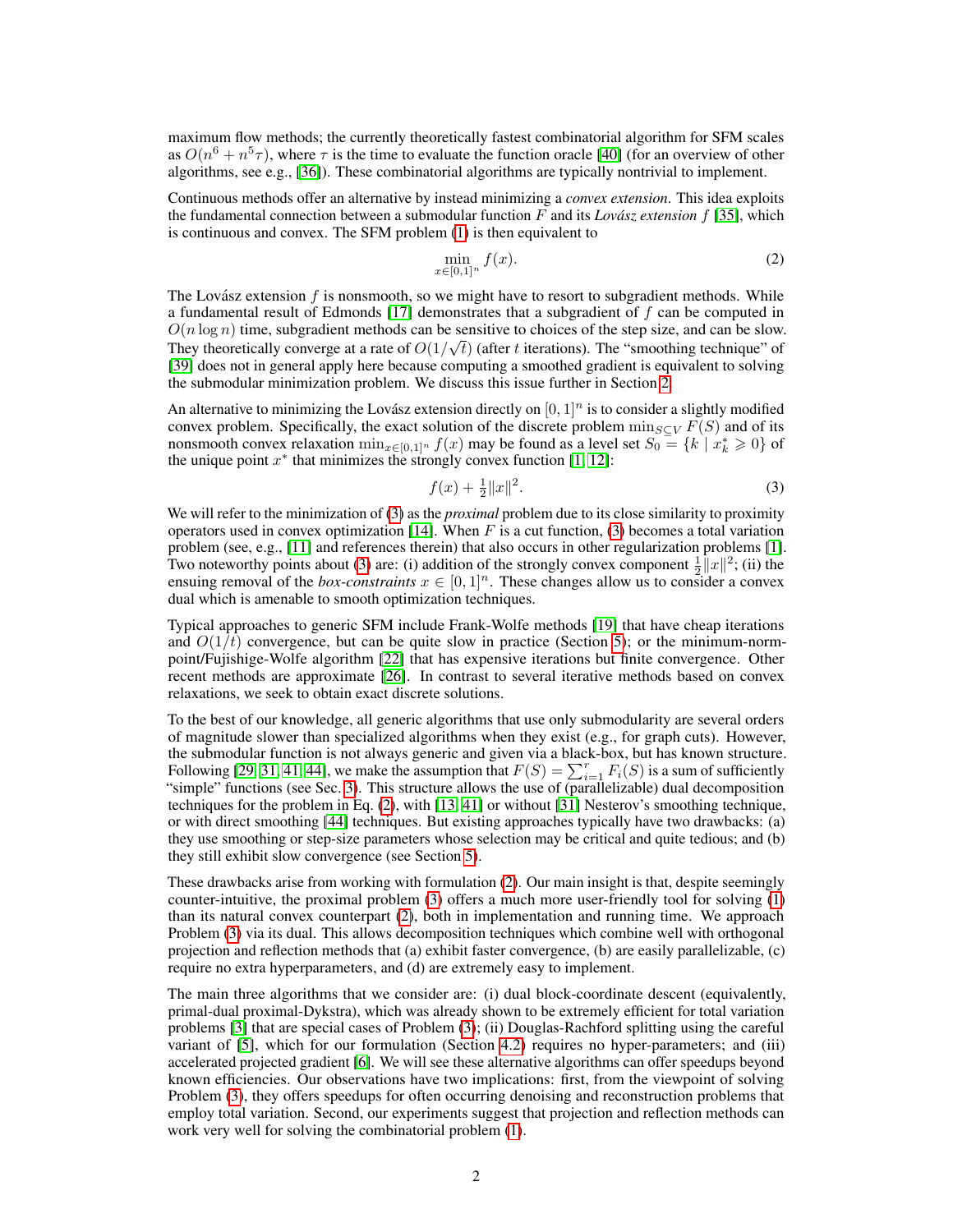In summary, we make the following contributions: (1) In Section [3,](#page-3-0) we cast the problem of minimizing decomposable submodular functions as an orthogonal projection problem and show how existing optimization techniques may be brought to bear on this problem, to obtain fast, easy-to-code and easily parallelizable algorithms. In addition, we show examples of classes of functions amenable to our approach. In particular, for *simple* functions, i.e., those for which minimizing F(S)−a(S) is easy for all vectors<sup>[1](#page-2-1)</sup>  $a \in \mathbb{R}^n$ , the problem in Eq. [\(3\)](#page-1-0) may be solved in  $O(\log \frac{1}{\varepsilon})$  calls to such minimization routines, to reach a precision  $\varepsilon$  (Section [2,](#page-2-0) [3,](#page-3-0) Appendix [B\)](#page-11-0). (2) In Section [5,](#page-6-0) we demonstrate the empirical gains of using accelerated proximal methods, Douglas-Rachford and block coordinate descent methods over existing approaches: fewer hyperparameters and faster convergence.

## <span id="page-2-0"></span>2 Review of relevant results from submodular analysis

The relevant concepts we review here are the Lovász extension, base polytopes of submodular functions, and relationships between proximal and discrete problems. For more details, see [\[1,](#page-9-0) [21\]](#page-9-2).

Lovász extension and convexity. The power set  $2^V$  may be naturally identified with the vertices of the hypercube, i.e.,  $\{0,1\}^n$ . The Lovász extension f of any set function is defined by linear interpolation, so that for any  $S \subset V$ ,  $F(S) = f(1_S)$ . It may be computed in closed form once the components of x are sorted: if  $x_{\sigma(1)} \geq \cdots \geq x_{\sigma(n)}$ , then  $f(x) =$  $\sum_{k=1}^{n} x_{\sigma(k)} [F(\{\sigma(1), \ldots, \sigma(k)\}) - F(\{\sigma(1), \ldots, \sigma(k-1)\})]$  [\[35\]](#page-10-5). For the graph cut function, f is the total variation.

In this paper, we are going to use two important results: (a) if the set function  $F$  is submodular, then its Lovász extension  $f$  is convex, and (b) minimizing the set function  $F$  is equivalent to minimizing  $f(x)$  with respect to  $x \in [0,1]^n$ . Given  $x \in [0,1]^n$ , all of its level sets may be considered and the function may be evaluated (at most n times) to obtain a set  $S$ . Moreover, for a submodular function, the Lovász extension happens to be the support function of the base polytope  $B(F)$  defined as

$$
B(F) = \{ y \in \mathbb{R}^n \mid \forall S \subset V, \ y(S) \le F(S) \text{ and } y(V) = F(V) \},
$$

that is  $f(x) = \max_{y \in B(F)} y^\top x$  [\[17\]](#page-9-4). A maximizer of  $y^\top x$  (and hence the value of  $f(x)$ ), may be computed by the "greedy algorithm", which first sorts the components of  $w$  in decreasing order  $x_{\sigma(1)} \geqslant \cdots \geqslant x_{\sigma(n)}$ , and then compute  $y_{\sigma(k)} = F(\{\sigma(1), \ldots, \sigma(k)\}) - F(\{\sigma(1), \ldots, \sigma(k-1)\}).$ In other words, a linear function can be maximized over  $B(F)$  in time  $O(n \log n + n\tau)$  (note that the term  $n\tau$  may be improved in many special cases). This is crucial for exploiting convex duality.

Dual of discrete problem. We may derive a dual problem to the discrete problem in Eq. [\(1\)](#page-0-0) and the convex nonsmooth problem in Eq. [\(2\)](#page-1-1), as follows:

$$
\min_{S \subseteq V} F(S) = \min_{x \in [0,1]^n} f(x) = \min_{x \in [0,1]^n} \max_{y \in B(F)} y^\top x = \max_{y \in B(F)} \min_{x \in [0,1]^n} y^\top x = \max_{y \in B(F)} (y)_{-}(V), \tag{4}
$$

where  $(y)$  =  $\min\{y, 0\}$  applied elementwise. This allows to obtain dual certificates of optimality from any  $y \in B(F)$  and  $x \in [0,1]^n$ .

**Proximal problem.** The optimization problem [\(3\)](#page-1-0), i.e.,  $\min_{x \in \mathbb{R}^n} f(x) + \frac{1}{2} ||x||^2$ , has intricate relations to the SFM problem [\[12\]](#page-9-5). Given the unique optimal solution  $x^*$  of  $(3)$ , the maximal (resp. minimal) optimizer of the SFM problem is the set  $S^*$  of nonnegative (resp. positive) elements of  $x^*$ . More precisely, solving [\(3\)](#page-1-0) is equivalent to minimizing  $F(S) + \mu|S|$  for all  $\mu \in \mathbb{R}$ . A solution  $S_{\mu} \subseteq V$  is obtained from a solution  $x^*$  as  $S_{\mu}^* = \{i \mid x_i^* \geqslant \mu\}$ . Conversely,  $x^*$  may be obtained from all  $S^*_{\mu}$  as  $x^*_{k} = \sup \{ \mu \in \mathbb{R} \mid k \in S^*_{\mu} \}$  for all  $k \in V$ . Moreover, if x is an  $\varepsilon$ -optimal solution of Eq. [\(3\)](#page-1-0), then we may construct  $\sqrt{\epsilon n}$ -optimal solutions for all  $S_\mu$  [\[1;](#page-9-0) Prop. 10.5]. In practice, the duality gap of the discrete problem is usually much lower than that of the proximal version of the same problem, as we will see in Section [5.](#page-6-0) Note that the problem in Eq. [\(3\)](#page-1-0) provides much more information than Eq. [\(2\)](#page-1-1), as all  $\mu$ -parameterized discrete problems are solved.

The dual problem of Problem [\(3\)](#page-1-0) reads as follows:

to finding the orthogonal projection of 0 onto  $B(F)$ .

 $\min_{x \in \mathbb{R}^n} f(x) + \frac{1}{2} ||x||_2^2 = \min_{x \in \mathbb{R}^n} \max_{y \in B(F)} y^\top x + \frac{1}{2} ||x||_2^2 = \max_{y \in B(F)} \min_{x \in \mathbb{R}^n} y^\top x + \frac{1}{2} ||x||_2^2 = \max_{y \in B(F)} -\frac{1}{2} ||y||_2^2$ where primal and dual variables are linked as  $x = -y$ . Observe that this dual problem is equivalent

<span id="page-2-1"></span><sup>&</sup>lt;sup>1</sup>Every vector  $a \in \mathbb{R}^n$  may be viewed as a modular (linear) set function:  $a(S) \triangleq \sum_{i \in S} a(i)$ .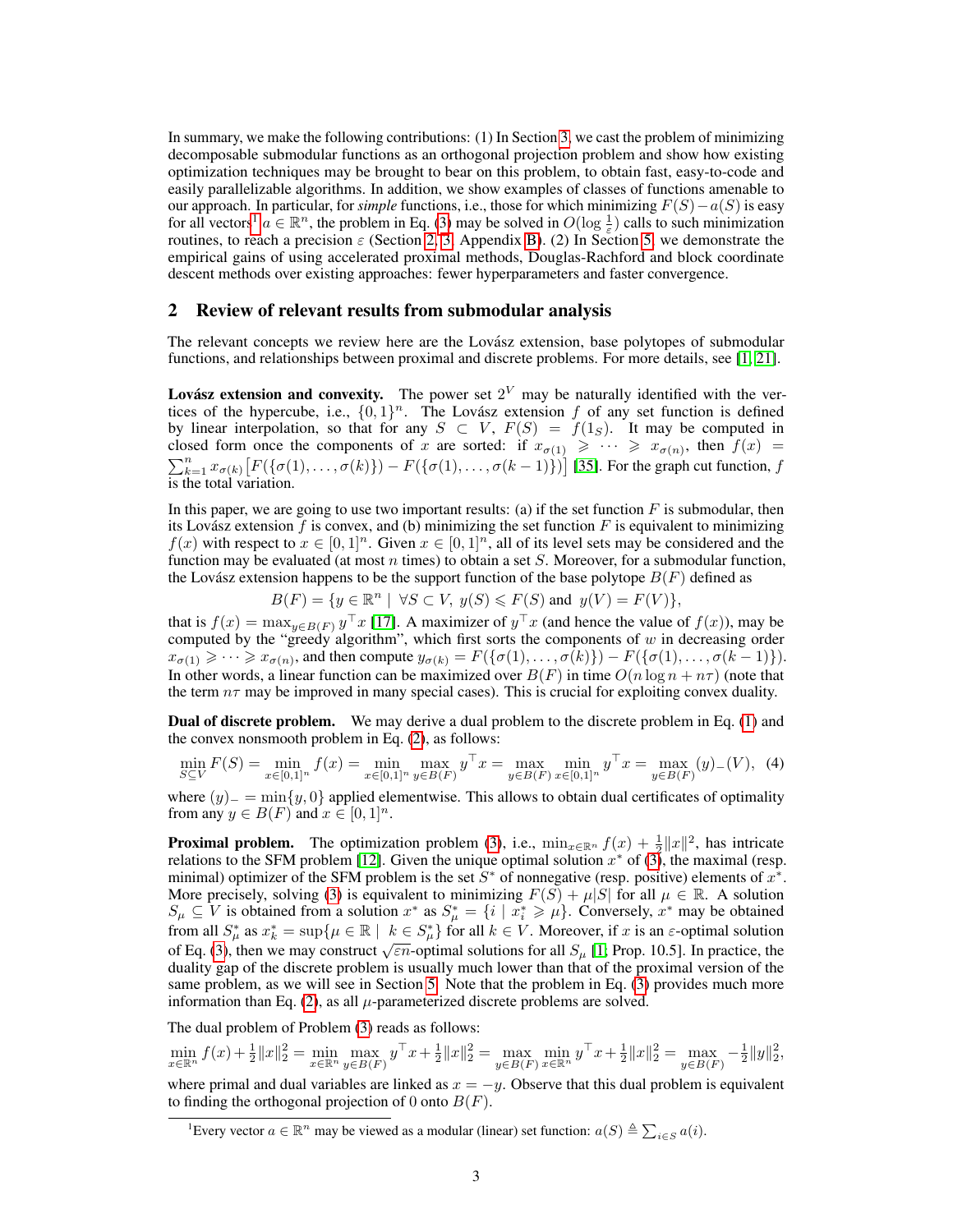Divide-and-conquer strategies for the proximal problems. Given a solution  $x^*$  of the proximal problem, we have seen how to get  $S^*_{\mu}$  for any  $\mu$  by simply thresholding  $x^*$  at  $\mu$ . Conversely, one can recover  $x^*$  exactly from at most n well-chosen values of  $\mu$ . A known divide-and-conquer strategy [\[21,](#page-9-2) [23\]](#page-9-14) hinges upon the fact that for any  $\mu$ , one can easily see which components of  $x^*$  are greater or smaller than  $\mu$  by computing  $S^*_{\mu}$ . The resulting algorithm makes  $O(n)$  calls to the submodular function oracle. In Appendix [B,](#page-11-0) we extend an alternative approach by Tarjan et al. [\[45\]](#page-10-12) for cuts to general submodular functions and obtain a solution to [\(3\)](#page-1-0) up to precision  $\varepsilon$  in  $O(\min\{n, \log \frac{1}{\varepsilon}\})$ iterations. This result is particularly useful if our function  $F$  is a sum of functions for each of which by itself the SFM problem is easy. Beyond squared  $\ell_2$ -norms, our algorithm equally applies to computing all minimizers of  $f(x) + \sum_{j=1}^{p} h_j(x_j)$  for arbitrary smooth strictly convex functions  $h_j$ ,  $j=1,\ldots,n.$ 

## <span id="page-3-0"></span>3 Decomposition of submodular functions

Following [[29,](#page-10-8) [31,](#page-10-9) [41,](#page-10-10) [44\]](#page-10-11), we assume that our function F may be decomposed as the sum  $F(S)$  =  $\sum_{j=1}^{r} F_j(S)$  of r "simple" functions. In this paper, by "simple" we mean functions G for which  $G(S) - a(S)$  can be minimized efficiently for all vectors  $a \in \mathbb{R}^n$  (more precisely, we require that  $S \mapsto G(S \cup T) - a(S)$  can be minimized efficiently over all subsets of  $V \setminus T$ , for any  $T \subseteq V$  and a). Efficiency may arise from the functional form of  $G$ , or from the fact that  $G$  has small support. For such functions, Problems [\(1\)](#page-0-0) and [\(3\)](#page-1-0) become

$$
\min_{S \subseteq V} \sum_{j=1}^{r} F_j(S) = \min_{x \in [0,1]^n} \sum_{j=1}^{r} f_j(x) \qquad \min_{x \in \mathbb{R}^n} \sum_{j=1}^{r} f_j(x) + \frac{1}{2} \|x\|_2^2. \tag{5}
$$

The key to the algorithms presented here is to be able to minimize  $\frac{1}{2}||x-z||_2^2 + f_j(x)$ , or equivalently, to orthogonally project z onto  $B(F_j)$ :  $\min \frac{1}{2} ||y - z||_2^2$  subject to  $y \in B(F_j)$ .

We next sketch some examples of functions  $F$  and their decompositions into simple functions  $F_i$ . As shown at the end of Section [2,](#page-2-0) projecting onto  $B(F_i)$  is easy as soon as the corresponding submodular minimization problems are easy. Here we outline some cases for which specialized fast algorithms are known.

Graph cuts. A widely used class of submodular functions are graph cuts. Graphs may be decomposed into substructures such as trees, simple paths or single edges. Message passing algorithms apply to trees, while the proximal problem for paths is very efficiently solved by [\[3\]](#page-9-11). For single edges, it is solvable in closed form. Tree decompositions are common in graphical models, whereas path decompositions are frequently used for TV problems [\[3\]](#page-9-11).

Concave functions. Another important class of submodular functions is that of concave functions of cardinality, i.e.,  $F_i(S) = h(|S|)$  for a concave function h. Problem [\(3\)](#page-1-0) for such functions may be solved in  $O(n \log n)$  time (see [\[20\]](#page-9-15) and Appendix [B\)](#page-11-0). Functions of this class have been used in [\[26,](#page-10-7) [28,](#page-10-13) [44\]](#page-10-11). Such functions also include covering functions [\[44\]](#page-10-11).

Hierarchical functions. Here, the ground set corresponds to the leaves of a rooted, undirected tree. Each node has a weight, and the cost of a set of nodes  $S \subseteq V$  is the sum of the weights of all nodes in the smallest subtree (including the root) that spans S. This class of functions too admits to solve the proximal problem in  $O(n \log n)$  time [\[24,](#page-9-16) [25\]](#page-10-14). Related tree functions have been considered in [\[27\]](#page-10-15), where the elements v of the ground set are arranged in a tree of height d and each have a weight  $w(v)$ . Let  $\text{desc}(v)$  be the set of descendants of v in the tree. Then  $F(S) = \sum_{v \in V} w(v) 1[\text{dec}(v) \cap S \neq \emptyset]$ . Jenatton et al. [\[27\]](#page-10-15) show how to solve the proximal problem for such a function in time  $O(nd)$ .

Small support. Any general, potentially slower algorithm such as the minimum-norm-point algorithm can be applied if the support of each  $F_i$  is only a small subset of the ground set.

#### <span id="page-3-3"></span>3.1 Dual decomposition of the nonsmooth problem

We first review existing dual decomposition techniques for the nonsmooth problem [\(1\)](#page-0-0). We always assume that  $F = \sum_{j=1}^{r} F_j$ , and define  $\mathcal{H}^r := \prod_{j=1}^{r} \mathbb{R}^n \simeq \mathbb{R}^{n \times r}$ . We follow [\[31\]](#page-10-9) to derive a dual formulation (see Appendix [A\)](#page-11-1):

<span id="page-3-1"></span>**Lemma 1.** The dual of Problem [\(1\)](#page-0-0) may be written in terms of variables  $\lambda_1, \ldots, \lambda_r \in \mathbb{R}^n$  as

<span id="page-3-2"></span>
$$
\max \sum_{j=1}^{r} g_j(\lambda_j) \qquad s.t. \quad \lambda \in \left\{ (\lambda_1, \dots, \lambda_r) \in \mathcal{H}^r \mid \sum_{j=1}^{r} \lambda_j = 0 \right\} \tag{6}
$$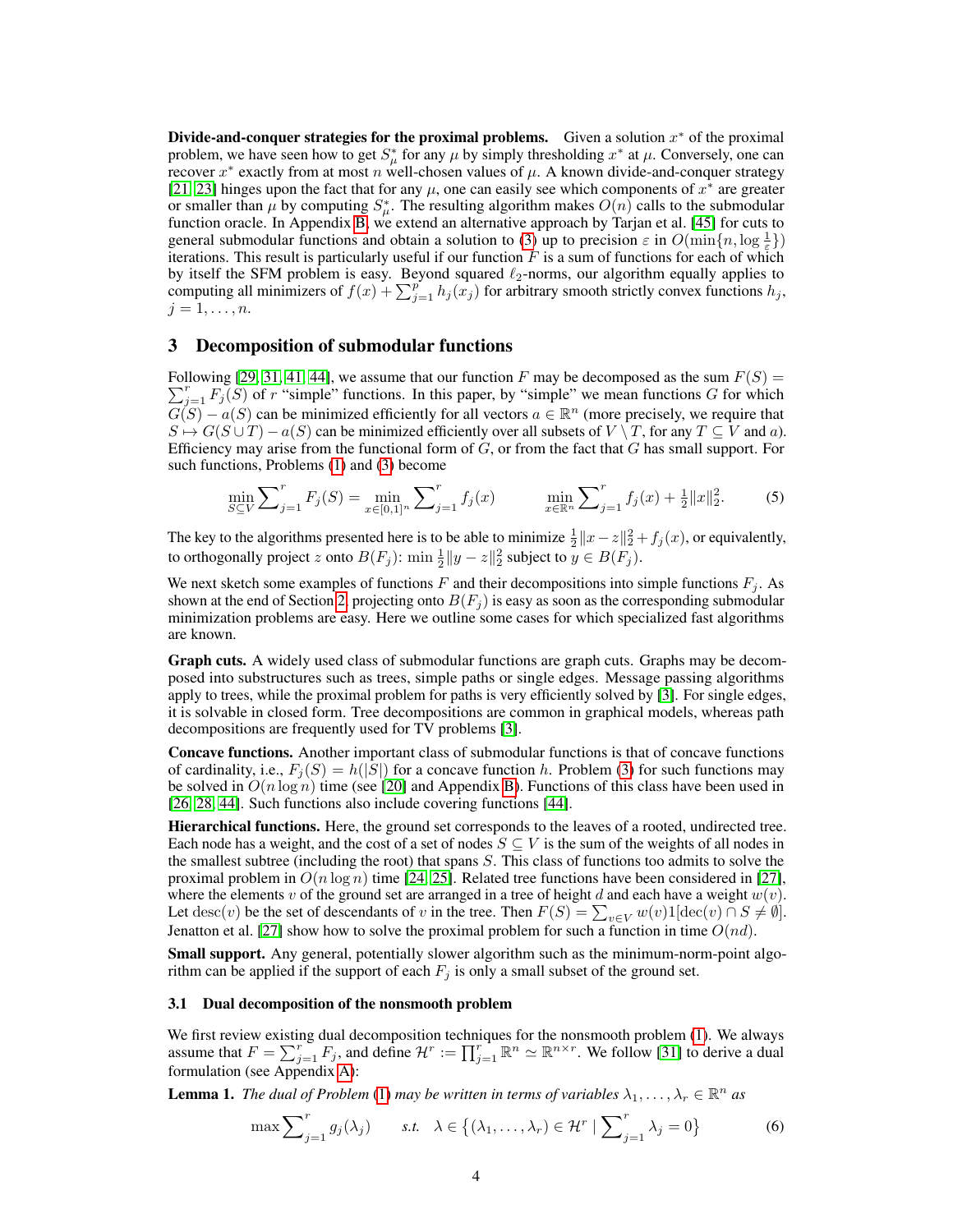*where*  $g_i(\lambda_i) = \min_{S \subset V} F_i(S) - \lambda_i(S)$  *is a nonsmooth concave function.* 

The dual is the maximization of a nonsmooth concave function over a convex set, onto which it is easy to project: the projection of a vector y has j-th block equal to  $y_j - \frac{1}{r} \sum_{k=1}^r y_k$ . Moreover, in our setup, functions  $g_j$  and their subgradients may be computed efficiently through SFM.

We consider several existing alternatives for the minimization of  $f(x)$  on  $x \in [0,1]^n$ , most of which use Lemma [1.](#page-3-1) Computing subgradients for any  $f_i$  means calling the greedy algorithm, which runs in time  $O(n \log n)$ . All of the following algorithms require the tuning of an appropriate step size.

Primal subgradient descent (primal-sgd): Agnostic to any decomposition properties, we may apply a standard simple subgradient method to f. A subgradient of f may be obtained from the subgradients of the components  $f_j$ . This algorithm converges at rate  $O(1/\sqrt{t})$ .

**Dual subgradient descent (dual-sgd)** [\[31\]](#page-10-9): Applying a subgradient method to the nonsmooth dual in Lemma [1](#page-3-1) leads to a convergence rate of  $O(1/\sqrt{t})$ . Computing a subgradient requires minimizing the submodular functions  $F_j$  individually. In simulations, following [\[31\]](#page-10-9), we consider a step-size rule similar to Polyak's rule (dual-sgd-P) [\[7\]](#page-9-17), as well as a decaying step-size (dual-sgd-F), and use discrete optimization for all  $F_i$ .

Primal smoothing (primal-smooth) [\[44\]](#page-10-11): The nonsmooth primal may be smoothed in several ways by smoothing the  $f_j$  individually; one example is  $\tilde{f}_j^{\varepsilon}(x_j) = \max_{y_j \in B(F_j)} y_j^{\top} x_j - \frac{\varepsilon}{2} ||y_j||^2$ . This leads to a function that is  $(1/\varepsilon)$ -smooth. Computing  $\tilde{f}_j^{\varepsilon}$  means solving the proximal problem for  $F_j$ . The convergence rate is  $O(1/t)$ , but, apart from the step size which may be set relatively easily, the smoothing constant  $\varepsilon$  needs to be defined.

Dual smoothing (dual-smooth): Instead of the primal, the dual [\(6\)](#page-3-2) may be smoothed, e.g., by entropy [\[10,](#page-9-18) [41\]](#page-10-10) applied to each  $g_j$  as  $\tilde{g}_j^{\varepsilon}(\lambda_j) = \min_{x \in [0,1]^n} f_j(x) + \varepsilon h(x)$  where  $h(x)$  is a negative entropy. Again, the convergence rate is  $O(1/t)$  but there are two free parameters (in particular the smoothing constant  $\varepsilon$  which is hard to tune). This method too requires solving proximal problems for all  $F_i$  in each iteration.

Dual smoothing with entropy also admits coordinate descent methods [\[37\]](#page-10-16) that exploit the decomposition, but we do not compare to those here.

#### 3.2 Dual decomposition methods for proximal problems

We may also consider Eq. [\(3\)](#page-1-0) and first derive a dual problem using the same technique as in Section [3.1.](#page-3-3) Lemma [2](#page-4-0) (proved in Appendix [A\)](#page-11-1) formally presents our dual formulation as a best approximation problem. The primal variable can be recovered as  $x = -\sum_j y_j$ .

<span id="page-4-0"></span>Lemma 2. *The dual of Eq. [\(3\)](#page-1-0) may be written as the* best approximation problem

$$
\min_{\lambda, y} \quad \|y - \lambda\|_2^2 \qquad s.t. \ \lambda \in \left\{ (\lambda_1, \dots, \lambda_r) \in \mathcal{H}^r \mid \sum_{j=1}^r \lambda_j = 0 \right\}, \qquad y \in \prod_{j=1}^r B(F_j). \tag{7}
$$

We can actually eliminate the  $\lambda_i$  and obtain the simpler looking dual problem

<span id="page-4-3"></span><span id="page-4-2"></span><span id="page-4-1"></span>
$$
\max_{y} -\frac{1}{2} \left\| \sum_{j=1}^{r} y_j \right\|_2^2 \quad \text{s.t.} \quad y_j \in B(F_j), \ j \in \{1, \dots, r\} \tag{8}
$$

Such a dual was also used in [\[43\]](#page-10-17). In Section [5,](#page-6-0) we will see the effect of solving one of these duals or the other. For the simpler dual [\(8\)](#page-4-1) the case  $r = 2$  is of special interest; it reads

$$
\max_{y_1 \in B(F_1), y_2 \in B(F_2)} -\frac{1}{2} \|y_1 + y_2\|_2^2 \iff \min_{y_1 \in B(F_1), -y_2 \in -B(F_2)} \|y_1 - (-y_2)\|_2. \tag{9}
$$

We write Problem [\(9\)](#page-4-2) in this suggestive form to highlight its key geometric structure: it is, like [\(7\)](#page-4-3), a *best approximation problem*: i.e., the problem of finding the closest point between the polytopes  $B(F_1)$  and  $-B(F_2)$ . Notice, however, that [\(7\)](#page-4-3) is very different from [\(9\)](#page-4-2)—the former operates in a product space while the latter does not, a difference that can have impact in practice (see Section [5\)](#page-6-0). We are now ready to present algorithms that exploit our dual formulations.

## 4 Algorithms

We describe a few competing methods for solving our smooth dual formulations. We describe the details for the special 2-block case [\(9\)](#page-4-2); the same arguments apply to the block dual from Lemma [2.](#page-4-0)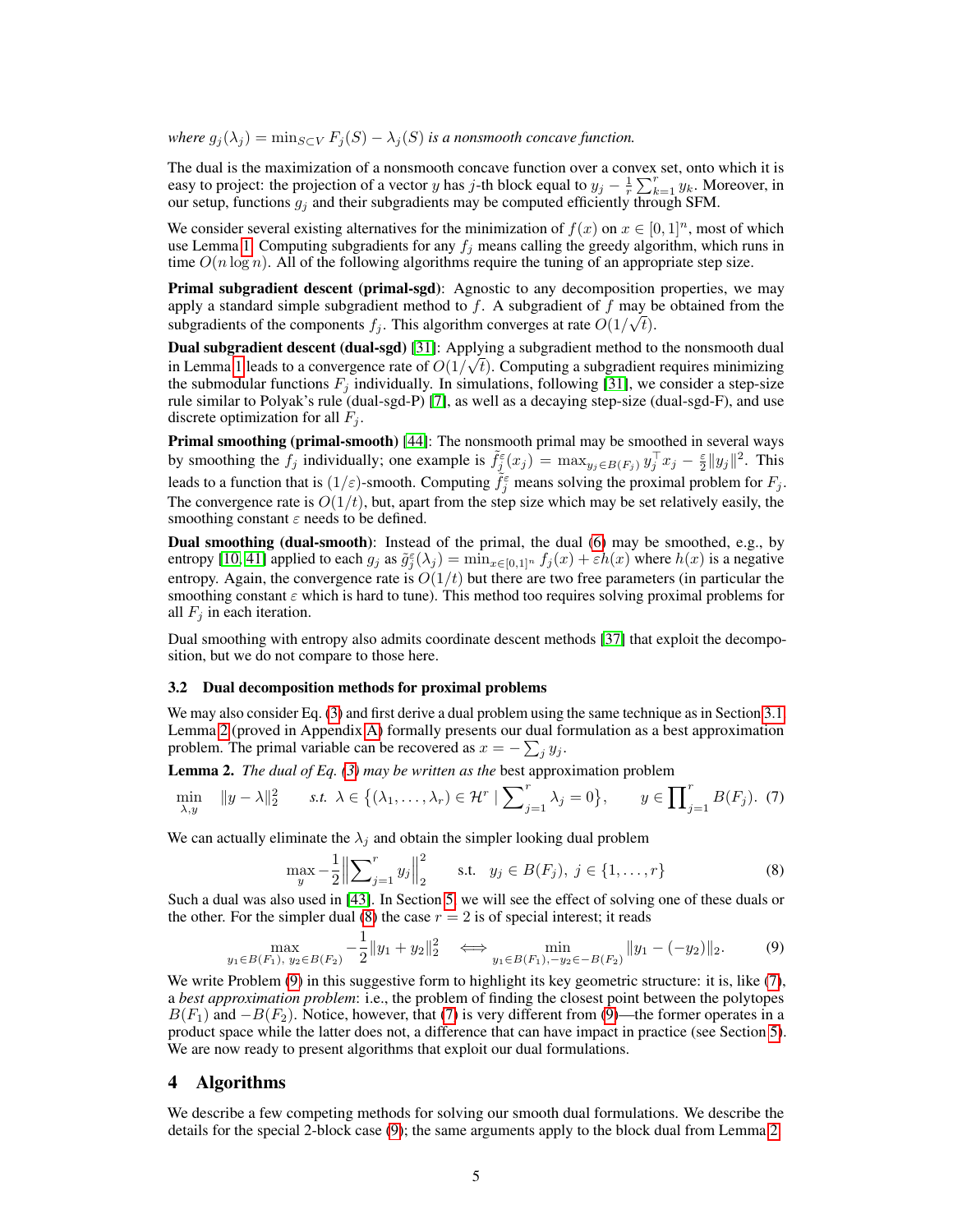#### 4.1 Block coordinate descent or proximal-Dykstra

Perhaps the simplest approach to solving [\(9\)](#page-4-2) (viewed as a minimization problem) is to use a block coordinate descent (BCD) procedure, which in this case performs the alternating projections:

 $y_1^{k+1} \leftarrow \operatorname{argmin}_{y_1 \in B(F_1)} \|y_1 - (-y_2^k)\|_2^2; \qquad y_2^{k+1} \leftarrow \operatorname{argmin}_{y_2 \in B(F_2)} \|y_2 - (-y_1^{k+1})\|_2.$  (10) The iterations for solving [\(8\)](#page-4-1) are analogous. This BCD method (applied to [\(9\)](#page-4-2)) is equivalent to applying the so-called proximal-Dykstra method [\[14\]](#page-9-6) to the primal problem. This may be seen by comparing the iterates. Notice that the BCD iteration [\(10\)](#page-5-1) is nothing but alternating projections onto the convex polyhedra  $B(F_1)$  and  $B(F_2)$ . There exists a large body of literature studying method of alternating projections—we refer the interested reader to the monograph [\[15\]](#page-9-19) for further details.

However, despite its attractive simplicity, it is known that BCD (in its alternating projections form), can converge arbitrarily slowly [\[5\]](#page-9-12) depending on the relative orientation of the convex sets onto which one projects. Thus, we turn to a potentially more effective method.

#### <span id="page-5-0"></span>4.2 Douglas-Rachford splitting

The Douglas-Rachford (DR) splitting method [\[16\]](#page-9-20) includes algorithms like ADMM as a special case [\[14\]](#page-9-6). It avoids the slowdowns alluded to above by replacing alternating projections with alternating "reflections". Formally, DR applies to convex problems of the form [\[4,](#page-9-21) [14\]](#page-9-6)

<span id="page-5-3"></span><span id="page-5-2"></span><span id="page-5-1"></span>
$$
\min_x \quad \phi_1(x) + \phi_2(x), \tag{11}
$$

subject to the qualification ri(dom  $\phi_1$ ) ∩ ri(dom  $\phi_2$ )  $\neq \emptyset$ . To solve [\(11\)](#page-5-2), DR starts with some  $z_0$ , and performs the three-step iteration (for  $k \geq 0$ ):

1. 
$$
x_k = \text{prox}_{\phi_2}(z_k);
$$
 2.  $v_k = \text{prox}_{\phi_1}(2x_k - z_k);$  3.  $z_{k+1} = z_k + \gamma_k(v_k - z_k),$  (12)

where  $\gamma_k \in [0,2]$  is a sequence of scalars that satisfy  $\sum_k \gamma_k(2-\gamma_k) = \infty$ . The sequence  $\{x_k\}$ produced by iteration [\(12\)](#page-5-3) can be shown to converge to a solution of [\(11\)](#page-5-2) [\[4;](#page-9-21) Thm. 25.6].

Introducing the *reflection operator*

<span id="page-5-6"></span>
$$
R_{\phi} := 2 \operatorname{prox}_{\phi} - I,
$$

and setting  $\gamma_k = 1$ , the DR iteration [\(12\)](#page-5-3) may be written in a more symmetric form as

$$
x_k = \text{prox}_{\phi_2}(z_k), \qquad z_{k+1} = \frac{1}{2}[R_{\phi_1}R_{\phi_2} + I]z_k, \quad k \ge 0. \tag{13}
$$

Applying DR to the duals [\(7\)](#page-4-3) or [\(9\)](#page-4-2), requires first putting them in the form [\(11\)](#page-5-2), either by introducing extra variables or by going back to the primal, which is unnecessary. This is where the special structure of our dual problem proves crucial, a recognition that is subtle yet remarkably important.

Instead of applying DR to [\(9\)](#page-4-2), consider the closely related problem

<span id="page-5-4"></span>
$$
\min_{y} \quad \delta_1(y) + \delta_2^-(y),\tag{14}
$$

where  $\delta_1$ ,  $\delta_2^-$  are indicator functions for  $B(F_1)$  and  $-B(F_2)$ , respectively. Applying DR directly to [\(14\)](#page-5-4) does not work because usually ri(dom  $\delta_1$ ) ∩ ri(dom  $\delta_2$ ) = ∅. Indeed, applying DR to (14) generates iterates that diverge to infinity [\[5;](#page-9-12) Thm. 3.13(ii)]. Fortunately, even though the DR iterates for [\(14\)](#page-5-4) may diverge, Bauschke et al. [\[5\]](#page-9-12) show how to extract convergent sequences from these iterates, which actually solve the corresponding best approximation problem; for us this is nothing but the dual [\(9\)](#page-4-2) that we wanted to solve in the first place. Theorem [3,](#page-5-5) which is a simplified version of [\[5;](#page-9-12) Thm. 3.13], formalizes the above discussion.

<span id="page-5-5"></span>**Theorem 3.** [\[5\]](#page-9-12) Let A and B be nonempty polyhedral convex sets. Let  $\Pi_A(\Pi_B)$  denote orthogonal *projection onto*  $A(\mathcal{B})$ *, and let*  $R_A := 2\Pi_A - I$  *(similarly*  $R_B$ *) be the corresponding reflection operator. Let*  $\{z_k\}$  *be the sequence generated by the DR method* [\(13\)](#page-5-6) *applied to* [\(14\)](#page-5-4)*. If*  $A \cap B \neq \emptyset$ *, then*  $\{z_k\}_{k\geq 0}$  *converges weakly to a fixed-point of the operator*  $T := \frac{1}{2}[R_A R_B + I]$ *; otherwise*  $||z_k||_2 \to \infty$ . The sequences  $\{x_k\}$  and  $\{\Pi_\mathcal{A} \Pi_\mathcal{B} z_k\}$  are bounded; the weak cluster points of either of *the two sequences*

$$
\{(\Pi_{\mathcal{A}}R_{\mathcal{B}}z_k, x_k)\}_{k\geq 0} \quad \{(\Pi_{\mathcal{A}}x_k, x_k)\}_{k\geq 0},\tag{15}
$$

*are solutions best approximation problem*  $\min_{a,b} ||a-b||$  *such that*  $a \in \mathcal{A}$  *and*  $b \in \mathcal{B}$ *.* 

The key consequence of Theorem [3](#page-5-5) is that we can apply DR with impunity to [\(14\)](#page-5-4), and extract from its iterates the optimal solution to problem [\(9\)](#page-4-2) (from which recovering the primal is trivial). The most important feature of solving the dual [\(9\)](#page-4-2) in this way is that absolutely no stepsize tuning is required, making the method very practical and user friendly (see also Appendix [D\)](#page-16-0).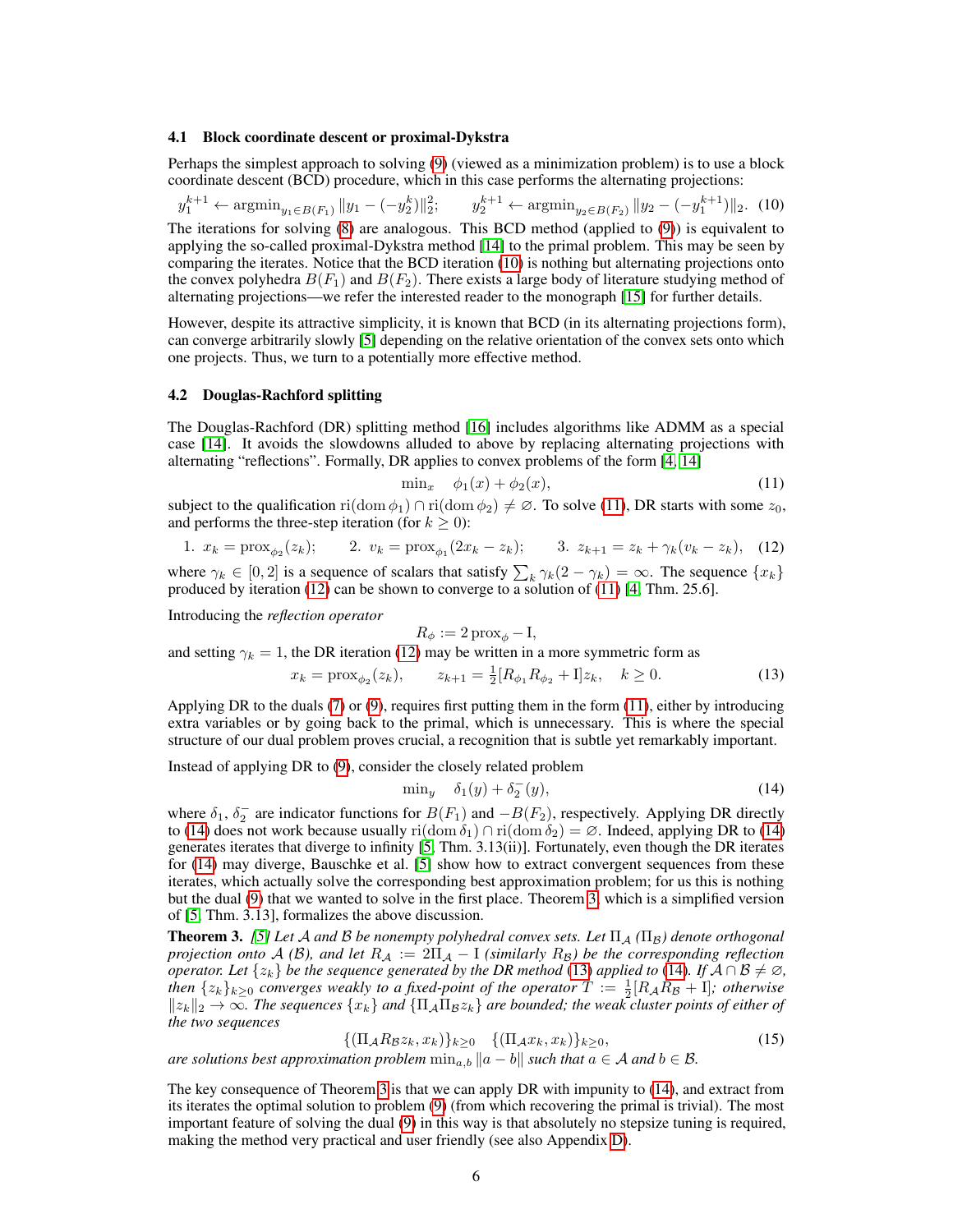

<span id="page-6-2"></span>Figure 1: Segmentation results for the slowest and fastest projection method, with smooth  $(\nu_s)$  and discrete  $(\nu_d)$  duality gaps. Note how the background noise disappears only for small duality gaps.

# <span id="page-6-0"></span>5 Experiments

We empirically compare the proposed projection methods<sup>[2](#page-6-1)</sup> to the (smoothed) subgradient methods discussed in Section [3.1.](#page-3-3) For solving the proximal problem, we apply block coordinate descent (BCD) and Douglas-Rachford (DR) to Problem [\(8\)](#page-4-1) if applicable, and also to [\(7\)](#page-4-3) (BCD-para, DR-para). In addition, we use acceleration to solve [\(8\)](#page-4-1) or [\(9\)](#page-4-2) [\[6\]](#page-9-13). The main iteration cost of all methods except for the primal subgradient method is the orthogonal projection onto polytopes  $B(F_i)$ , and therefore the number of iterations is a suitable criterion for comparisons. The primal subgradient method uses the greedy algorithm in each iteration, which runs in  $O(n \log n)$ . However, as we will see, its convergence is so slow to counteract any benefit that may arise from not using projections. We do not include Frank-Wolfe methods here, since FW is equivalent to a subgradient descent on the primal and converges correspondingly slowly.

As benchmark problems, we use (i) graph cut problems for segmentation, or MAP inference in a 4-neighborhood grid-structured MRF, and (ii) concave functions similar to those used in [\[44\]](#page-10-11), but together with graph cut functions. The segmentation problems (i) are set up in a fairly standard way on a 4-neighbor grid graph, with unary potentials derived from Gaussian Mixture Models of color features. The weight of graph edge  $(i, j)$  is a function of  $\exp(-||y_i - y_j||^2)$ , where  $y_i$  is the RGB color vector of pixel  $i$ . The functions in (i) decompose as sums over vertical and horizontal paths. All horizontal paths are independent and can be solved together in parallel, and similarly all vertical paths. The functions in (ii) are constructed by extracting regions  $R_j$  via superpixels [\[33\]](#page-10-18) and, for each  $R_j$ , defining the function  $F_j(S) = |S||R_j \setminus S|$ . We use 200 and 500 regions. The problems have size 640  $\times$  427. Hence, for (i) we have  $r = 640 + 427$  (but solve it as  $r = 2$ ) and for (ii)  $r = 640 + 427 + 500$  (solved as  $r = 3$ ).

For algorithms working with formulation [\(7\)](#page-4-3), we compute an improved smooth duality gap of a current primary solution  $x = -\sum_j y_j$  as follows: find  $y' \in \text{argmax}_{y \in B(F)} x^\top y$  (then  $f(x) = x^\top y'$ ) and find an improved x' by minimizing  $\min_z z$ <sup>T</sup> $y' + \frac{1}{2} ||z||^2$  subject to the constraint that z has the same ordering as x [\[1\]](#page-9-0). The constraint ensures that  $(x')^{\top}y' = f(x')$ . This is an isotonic regression problem and can be solved in time  $O(n)$  using the "pool adjacent violators" algorithm [\[1\]](#page-9-0). The gap is then  $f(x') + \frac{1}{2} ||x'||^2 - \left(-\frac{1}{2} ||y'||^2\right)$ .

For computing the discrete gap, we find the best level set  $S_i$  of x and, using  $y' = -x$ , compute  $\min_i F(S_i) - y'_{-}(V).$ 

**Two functions**  $(r = 2)$  $(r = 2)$  $(r = 2)$ . Figure 2 shows the duality gaps for the discrete and smooth (where applicable) problems for two instances of segmentation problems. The algorithms working with the proximal problems are much faster than the ones directly solving the nonsmooth problem. In particular DR converges extremely fast, faster even than BCD which is known to be a state-of-the-art algorithms for this problem [\[3\]](#page-9-11). This, in itself, is a new insight for solving TV. We also see that the discrete gap shrinks faster than the smooth gap, i.e., the optimal discrete solution does not require to solve the smooth problem to extremely high accuracy. Figure [1](#page-6-2) illustrates example results for different gaps.

**More functions**  $(r > 2)$ . Figure [3](#page-7-1) shows example results for four problems of sums of concave and cut functions. Here, we can only run DR-para. Overall, BCD, DR-para and the accelerated gradient method perform very well.

<span id="page-6-1"></span><sup>2</sup>Code and data corresponding to this paper are available at *https://sites.google.com/site/mloptstat/drsubmod*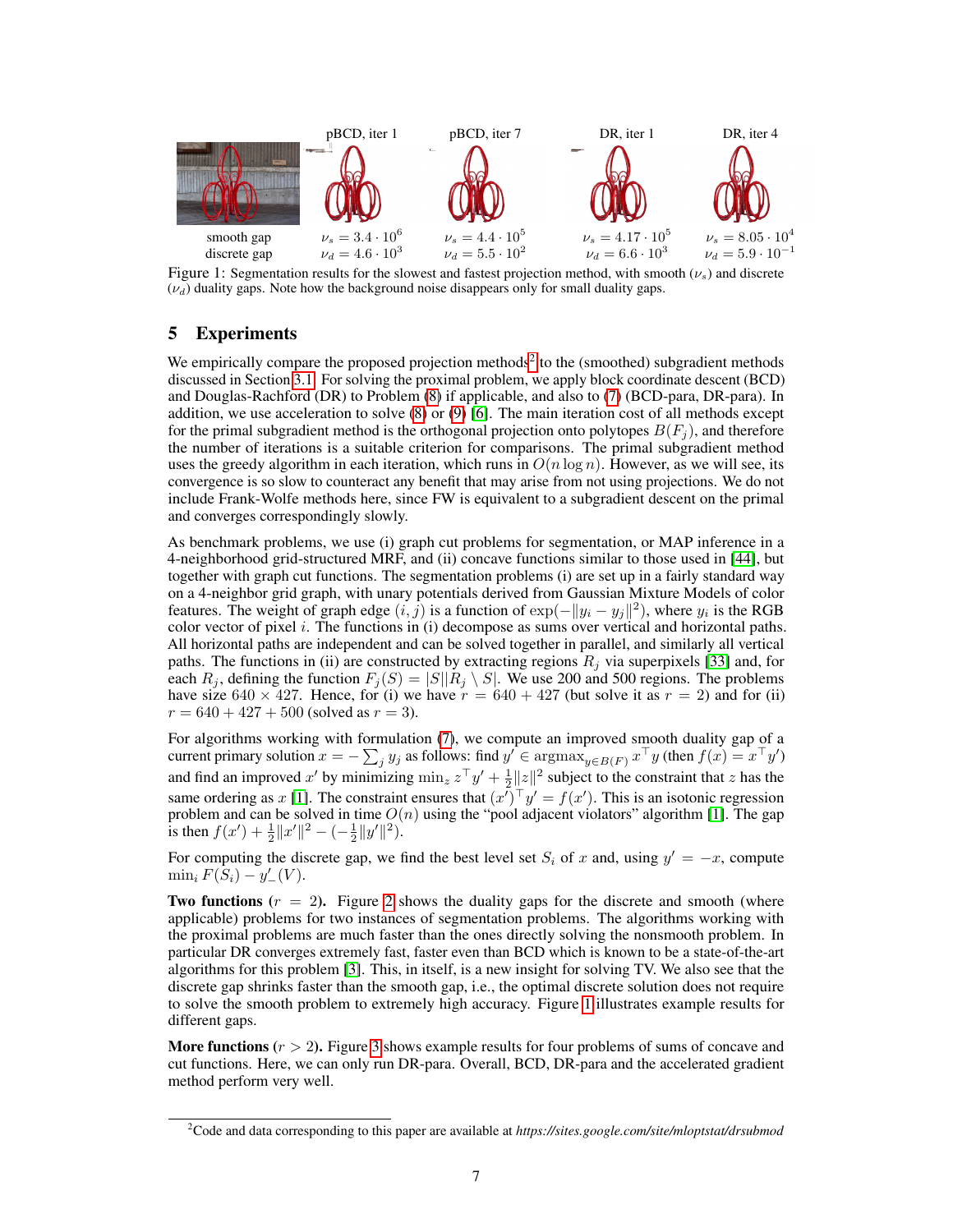

<span id="page-7-0"></span>Figure 2: Comparison of convergence behaviors. Left: discrete duality gaps for various optimization schemes for the nonsmooth problem, from 1 to 1000 iterations. Middle: discrete duality gaps for various optimization schemes for the smooth problem, from 1 to 100 iterations. Right: corresponding continuous duality gaps. From top to bottom: four different images.



<span id="page-7-1"></span>Figure 3: Convergence behavior for graph cut plus concave functions.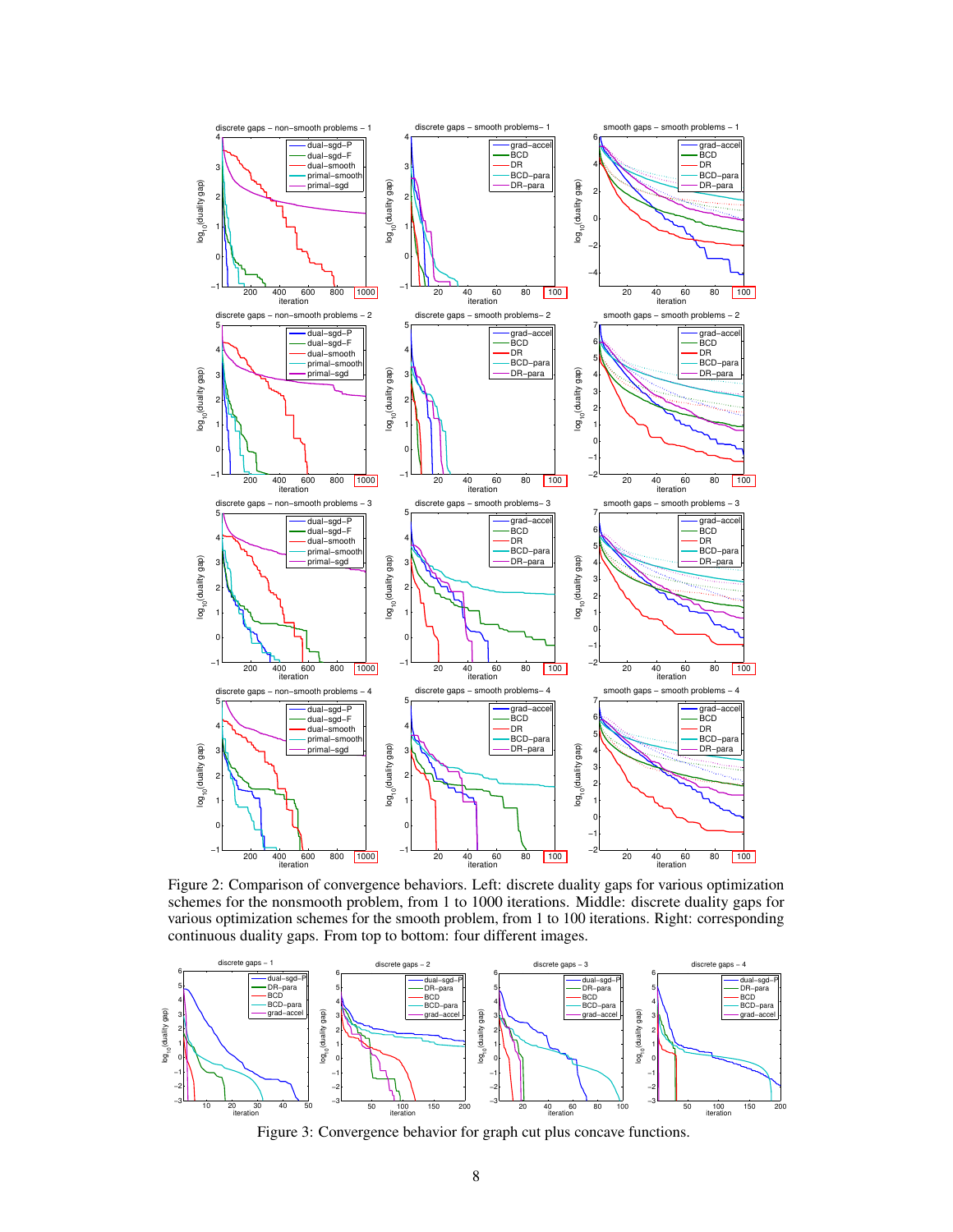

<span id="page-8-0"></span>Figure 4: Speedup due to parallel processing for two instances.

|                             | Maxflow | DR 1-thread | DR 2-thread | DR 4-thread |
|-----------------------------|---------|-------------|-------------|-------------|
| $\overline{\text{image}}$ 1 | 0.39    | 1.61(4.13)  | 0.93(2.39)  | 0.65(1.66)  |
| image 2                     | 0.32    | 1.74(5.45)  | 0.99(3.10)  | 0.69(2.16)  |
| image 3                     | 0.40    | 3.45(8.61)  | 1.93(4.82)  | 1.31(3.27)  |
| image 4                     | 0.38    | 3.38(8.88)  | 1.90(5.00)  | 1.29(3.38)  |
| average                     | 0.37    | 2.55        | 1.44        | 0.98        |

<span id="page-8-1"></span>Table 1: Running times (in seconds) for the optimized C++ Maxflow code of [\[8,](#page-9-22) [9,](#page-9-1) [30\]](#page-10-19) and our DR for graph cut using one or multiple threads. The last row is the average, and the numbers in parentheses indicate the factor relative to the Maxflow time.

Parallel speedups If we aim for parallel methods, then again DR outperforms BCD. Figure [4](#page-8-0) (right) shows the speedup gained from parallel processing for  $r = 2$ . Using 8 cores, we obtain a 5-fold speed-up.

Running time compared to graph cuts Table [1](#page-8-1) shows the running times of our DR method (implemented in Matlab/C++) and the Maxflow code of  $[8, 9, 30]$  $[8, 9, 30]$  $[8, 9, 30]$  $[8, 9, 30]$  $[8, 9, 30]$  (using the wrapper  $[2]$ ) for the four graph cut (segmentation) instances above on a MacBook Air with a 2 GHz Intel Core i7. The running times are averages over 5 repetitions. DR was run for 10, 10, 21, and 20 iterations, respectively.

DR is by a factor of 2-9 slower than the specialized code. Given that, as opposed to the combinatorial algorithm, DR solves the full regularization path, is parallelizable, generic and straightforwardly extends to a variety of functions, this is remarkable.

In summary, our experiments suggest that projection methods can be extremely useful for solving the combinatorial submodular minimization problem. Of the tested methods, DR, cyclic BCD and accelerated gradient perform very well. For parallelism, applying DR on [\(9\)](#page-4-2) converges much faster than BCD on the same problem.

# 6 Conclusion

We have presented a novel approach to submodular function minimization based on the equivalence with a best approximation problem. The use of reflection methods avoids any hyperparameters and reduce the number of iterations significantly, suggesting the suitability of reflection methods for combinatorial problems. Given the natural parallelization abilities of our approach, it would be interesting to perform detailed empirical comparisons with existing parallel implementations of graph cuts (e.g., [\[42\]](#page-10-20)). Moreover, a generalization beyond submodular functions of the relationships between combinatorial optimization problems and convex problems would enable the application of our framework to other common situations such as multiple labels (see, e.g., [\[31\]](#page-10-9)).

Acknowledgments. This research was in part funded by the Office of Naval Research under contract/grant number N00014-11-1-0688, by NSF CISE Expeditions award CCF-1139158, by DARPA XData Award FA8750- 12-2-0331, and the European Research Council (SIERRA project), as well as gifts from Amazon Web Services, Google, SAP, Blue Goji, Cisco, Clearstory Data, Cloudera, Ericsson, Facebook, General Electric, Hortonworks, Intel, Microsoft, NetApp, Oracle, Samsung, Splunk, VMware and Yahoo!. We would like to thank Martin Jaggi, Simon Lacoste-Julien and Mark Schmidt for discussions.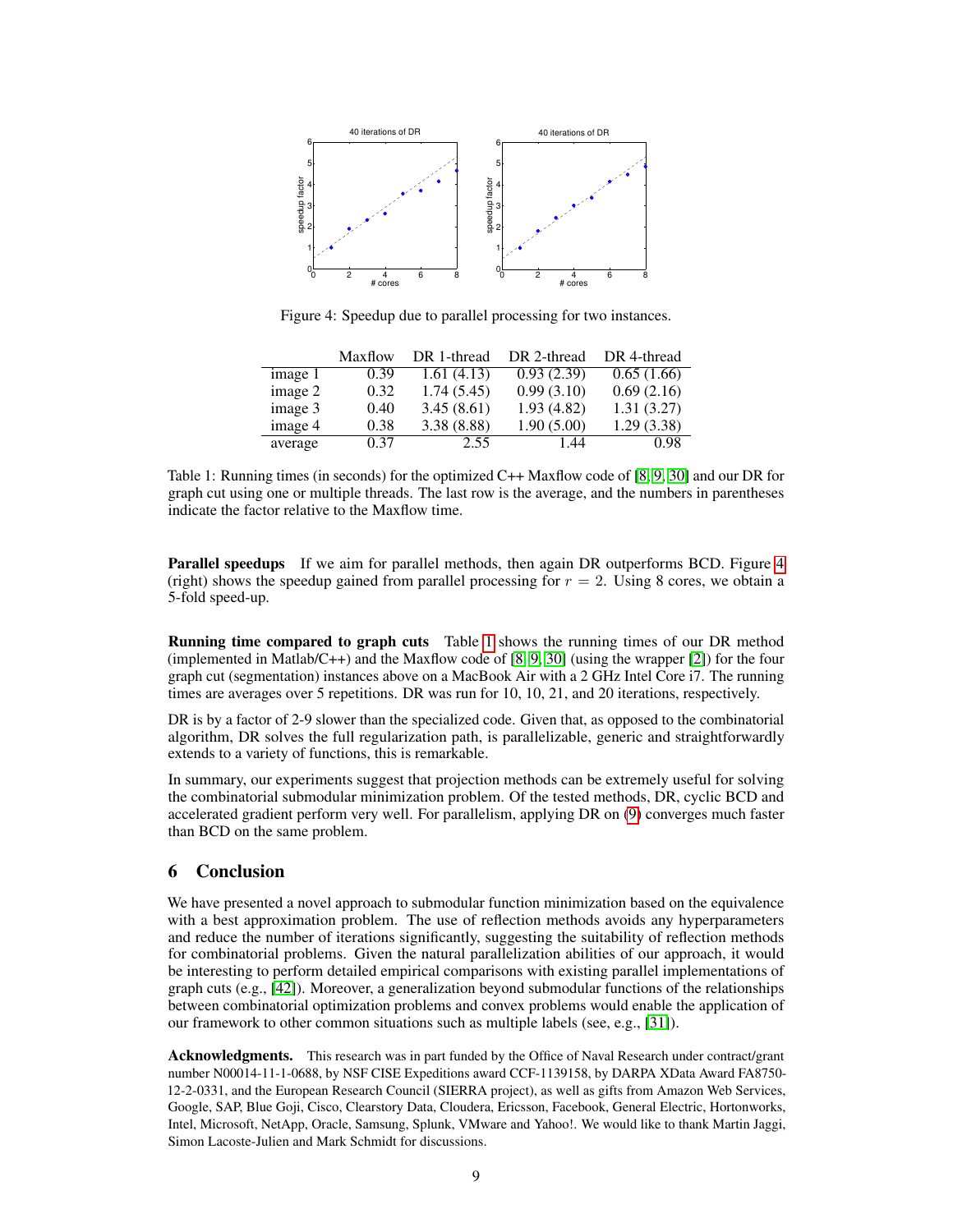## References

- <span id="page-9-0"></span>[1] F. Bach. Learning with submodular functions: A convex optimization perspective. *Arxiv preprint arXiv:1111.6453v2*, 2013.
- <span id="page-9-23"></span>[2] Shai Bagon. Matlab wrapper for graph cut, 2006.
- <span id="page-9-11"></span>[3] A. Barbero and S. Sra. Fast Newton-type methods for total variation regularization. In *Int. Conference on Machine Learning (ICML)*, 2011.
- <span id="page-9-21"></span>[4] H. H. Bauschke and P. L. Combettes. *Convex Analysis and Monotone Operator Theory in Hilbert Spaces*. Springer, 2011.
- <span id="page-9-12"></span>[5] H. H. Bauschke, P. L. Combettes, and D. R. Luke. Finding best approximation pairs relative to two closed convex sets in Hilbert spaces. *Journal of Approximation Theory*, 127(2):178–192, 2004.
- <span id="page-9-13"></span>[6] A. Beck and M. Teboulle. A fast iterative shrinkage-thresholding algorithm for linear inverse problems. *SIAM Journal on Imaging Sciences*, 2(1):183–202, 2009.
- <span id="page-9-17"></span>[7] D. P. Bertsekas. *Nonlinear programming*. Athena Scientific, 1999.
- <span id="page-9-22"></span>[8] Y. Boykov and V. Kolmogorov. An experimental comparison of min-cut/max-flow algorithms for energy minimization in vision. *IEEE Trans. Pattern Analysis and Machine Intelligence*, 26 (9):1124–1137, 2004.
- <span id="page-9-1"></span>[9] Y. Boykov, O. Veksler, and R. Zabih. Fast approximate energy minimization via graph cuts. *IEEE Trans. Pattern Analysis and Machine Intelligence*, 23(11):1222–1239, 2001.
- <span id="page-9-18"></span>[10] B.Savchynskyy, S.Schmidt, J.H.Kappes, and C.Schnorr. Efficient MRF energy minimization ¨ via adaptive diminishing smoothing. In *Conference on Uncertainty in Artificial Intelligence (UAI)*, 2012.
- <span id="page-9-7"></span>[11] A. Chambolle. An algorithm for total variation minimization and applications. *Journal of Mathematical Imaging and Vision*, 20(1):89–97, 2004.
- <span id="page-9-5"></span>[12] A. Chambolle and J. Darbon. On total variation minimization and surface evolution using parametric maximum flows. *Int. Journal of Comp. Vision*, 84(3):288–307, 2009.
- <span id="page-9-10"></span>[13] F. Chudak and K. Nagano. Efficient solutions to relaxations of combinatorial problems with submodular penalties via the Lovász extension and non-smooth convex optimization. In *ACM*-*SIAM Symp. on Discrete Algorithms (SODA)*, 2007.
- <span id="page-9-6"></span>[14] P. L. Combettes and J.-C. Pesquet. Proximal Splitting Methods in Signal Processing. In *Fixed-Point Algorithms for Inverse Problems in Science and Engineering*, pages 185–212. Springer, 2011.
- <span id="page-9-19"></span>[15] F. R. Deutsch. *Best Approximation in Inner Product Spaces*. Springer Verlag, first edition, 2001.
- <span id="page-9-20"></span>[16] J. Douglas and H. H. Rachford. On the numerical solution of the heat conduction problem in 2 and 3 space variables. *Trans. of the American Mathematical Society*, 82:421–439, 1956.
- <span id="page-9-4"></span>[17] J. Edmonds. Submodular functions, matroids, and certain polyhedra. In *Combinatorial optimization - Eureka, you shrink!*, pages 11–26. Springer, 2003.
- <span id="page-9-3"></span>[18] U. Feige, V. S. Mirrokni, and J. Vondrak. Maximizing non-monotone submodular functions. *SIAM Journal on Computing*, 40(4):1133–1153, 2011.
- <span id="page-9-8"></span>[19] M. Frank and P. Wolfe. An algorithm for quadratic programming. *Naval Research Logistics Quarterly*, 3:95–110, 1956.
- <span id="page-9-15"></span>[20] S. Fujishige. Lexicographically optimal base of a polymatroid with respect to a weight vector. *Mathematics of Operations Research*, pages 186–196, 1980.
- <span id="page-9-2"></span>[21] S. Fujishige. *Submodular Functions and Optimization*. Elsevier, 2005.
- <span id="page-9-9"></span>[22] S. Fujishige and S. Isotani. A submodular function minimization algorithm based on the minimum-norm base. *Pacific Journal of Optimization*, 7:3–17, 2011.
- <span id="page-9-14"></span>[23] H. Groenevelt. Two algorithms for maximizing a separable concave function over a polymatroid feasible region. *European Journal of Operational Research*, 54(2):227–236, 1991.
- <span id="page-9-16"></span>[24] D.S. Hochbaum and S.-P. Hong. About strongly polynomial time algorithms for quadratic optimization over submodular constraints. *Mathematical Programming*, pages 269–309, 1995.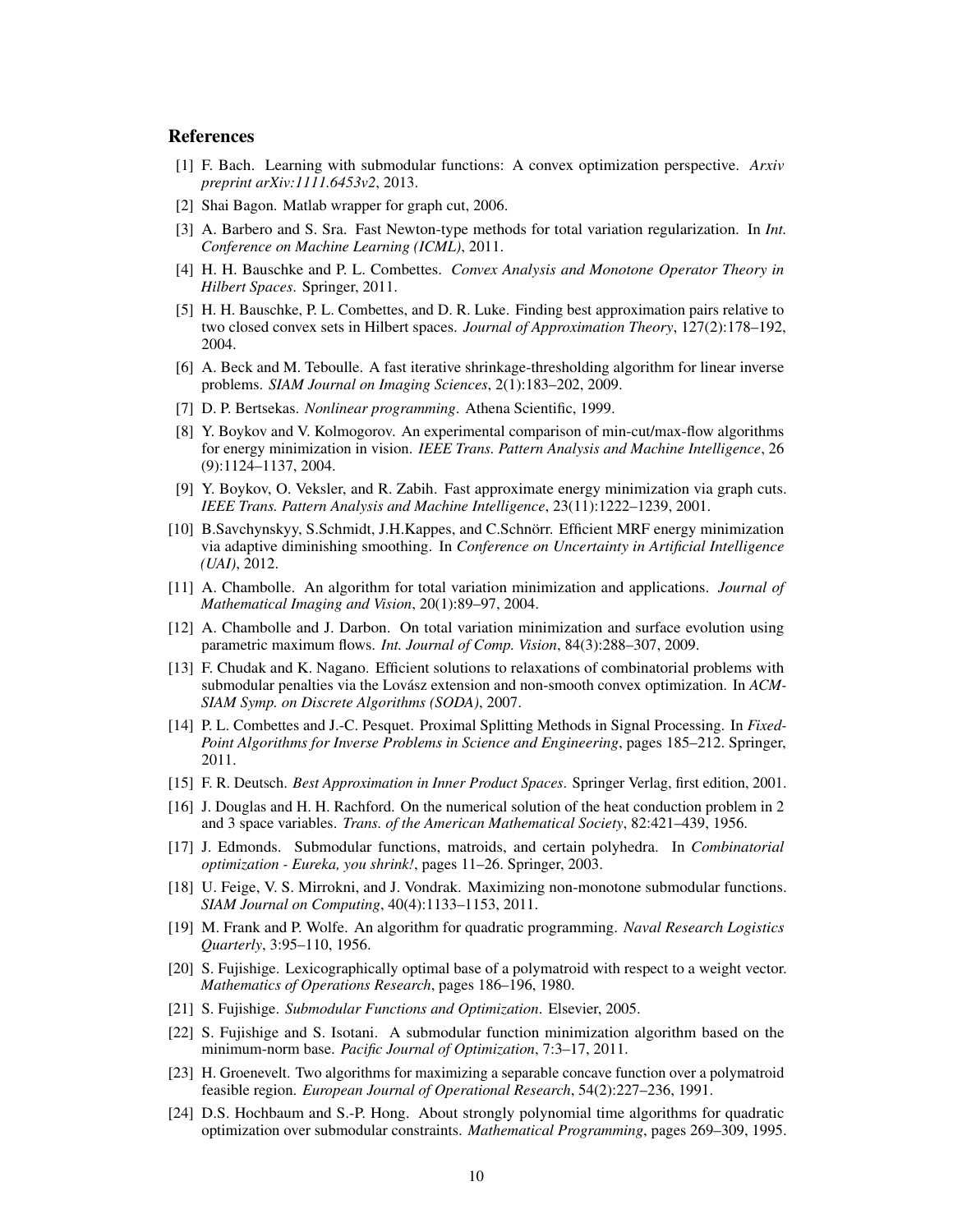- <span id="page-10-14"></span>[25] S. Iwata and N. Zuiki. A network flow approach to cost allocation for rooted trees. *Networks*, 44:297–301, 2004.
- <span id="page-10-7"></span>[26] S. Jegelka, H. Lin, and J. Bilmes. On fast approximate submodular minimization. In *Neural Information Processing Systems (NIPS)*, 2011.
- <span id="page-10-15"></span>[27] R. Jenatton, J. Mairal, G. Obozinski, and F. Bach. Proximal methods for hierarchical sparse coding. *Journal of Machine Learning Research*, pages 2297–2334, 2011.
- <span id="page-10-13"></span>[28] P. Kohli, L. Ladický, and P. Torr. Robust higher order potentials for enforcing label consistency. *Int. Journal of Comp. Vision*, 82, 2009.
- <span id="page-10-8"></span>[29] V. Kolmogorov. Minimizing a sum of submodular functions. *Discrete Applied Mathematics*, 160(15), 2012.
- <span id="page-10-19"></span>[30] V. Kolmogorov and R. Zabih. What energy functions can be minimized by graph cuts? *IEEE Trans. Pattern Analysis and Machine Intelligence*, 26(2):147–159, 2004.
- <span id="page-10-9"></span>[31] N. Komodakis, N. Paragios, and G. Tziritas. MRF energy minimization and beyond via dual decomposition. *IEEE Trans. Pattern Analysis and Machine Intelligence*, 33(3):531–552, 2011.
- <span id="page-10-0"></span>[32] A. Krause and C. Guestrin. Submodularity and its applications in optimized information gathering. *ACM Transactions on Intelligent Systems and Technology*, 2(4), 2011.
- <span id="page-10-18"></span>[33] A. Levinshtein, A. Stere, K.N. Kutulakos, D.J. Fleet, S.J. Dickinson, and K. Siddiqi. Turbopixels: Fast superpixels using geometric flows. *IEEE Trans. Pattern Analysis and Machine Intelligence*, 31(12), 2009.
- <span id="page-10-1"></span>[34] H. Lin and J. Bilmes. A class of submodular functions for document summarization. In *Conference of the North American Chapter of the Association for Computational Linguistics: Human Language Technologies (NAACL/HLT)*, 2011.
- <span id="page-10-5"></span>[35] L. Lovász. Submodular functions and convexity. *Mathematical programming: the state of the art, Bonn*, pages 235–257, 1982.
- <span id="page-10-4"></span>[36] S. T. McCormick. Submodular function minimization. *Discrete Optimization*, 12:321–391, 2005.
- <span id="page-10-16"></span>[37] O. Meshi, T. Jaakkola, and A. Globerson. Convergence rate analysis of MAP coordinate minimization algorithms. In *Neural Information Processing Systems (NIPS)*, 2012.
- <span id="page-10-2"></span>[38] G.L. Nemhauser, L.A. Wolsey, and M.L. Fisher. An analysis of approximations for maximizing submodular set functions–I. *Mathematical Programming*, 14(1):265–294, 1978.
- <span id="page-10-6"></span>[39] Y. Nesterov. Smooth minimization of non-smooth functions. *Mathematical Programming*, 103 (1):127–152, 2005.
- <span id="page-10-3"></span>[40] J. B. Orlin. A faster strongly polynomial time algorithm for submodular function minimization. *Mathematical Programming*, 118(2):237–251, 2009.
- <span id="page-10-10"></span>[41] B. Savchynskyy, S. Schmidt, J. Kappes, and C. Schnörr. A study of Nesterov's scheme for Lagrangian decomposition and MAP labeling. In *IEEE Conference on Computer Vision and Pattern Recognition (CVPR)*, 2011.
- <span id="page-10-20"></span>[42] A. Shekhovtsov and V. Hlavác. A distributed mincut/maxflow algorithm combining path augmentation and push-relabel. In *Energy Minimization Methods in Computer Vision and Pattern Recognition*, 2011.
- <span id="page-10-17"></span>[43] P. Stobbe. *Convex Analysis for Minimizing and Learning Submodular Set functions*. PhD thesis, California Institute of Technology, 2013.
- <span id="page-10-11"></span>[44] P. Stobbe and A. Krause. Efficient minimization of decomposable submodular functions. In *Neural Information Processing Systems (NIPS)*, 2010.
- <span id="page-10-12"></span>[45] R. Tarjan, J. Ward, B. Zhang, Y. Zhou, and J. Mao. Balancing applied to maximum network flow problems. In *European Symp. on Algorithms (ESA)*, pages 612–623, 2006.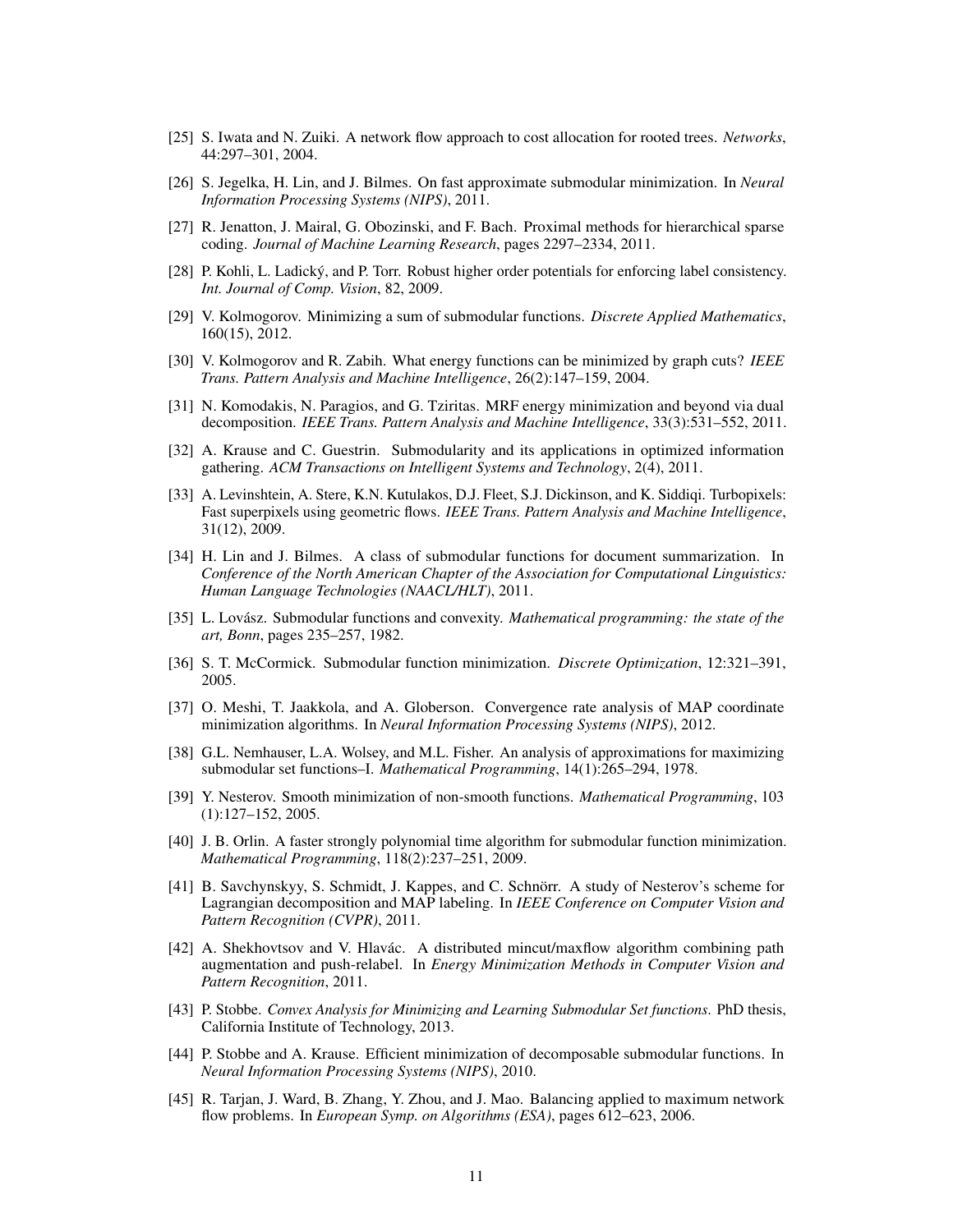## <span id="page-11-1"></span>A Derivations of Dual Problems

#### A.1 Proof of Lemma 1

*Proof.* To derive the non-smooth dual problem, we follow [\[31\]](#page-10-9) and use Lagrangian duality:

$$
\min_{x \in [0,1]^n} f(x) = \min_{x \in [0,1]^n} \sum_{j=1}^r f_j(x) = \min_{x_1, \dots, x_r \in [0,1]^n} \sum_{j=1}^r f_j(x_j) \text{ such that } x_1 = \dots = x_r
$$

$$
= \min_{x \in \mathbb{R}^n, x_1, \dots, x_r \in [0,1]^n} \max_{(\lambda_j)} \sum_{j=1}^r f_j(x_j) + \sum_{j=1}^r \lambda_j^{\top} (x - x_j)
$$

$$
= \max_{\sum_{j=1}^r \lambda_j = 0} \sum_{j=1}^r \min_{x_j \in [0,1]^n} \{ f_j(x_j) - \lambda_j^{\top} x_j \}
$$

$$
= \max_{\sum_{j=1}^r \lambda_j = 0} \sum_{j=1}^r \max_{y_j \in B(F_j)} (y_j - \lambda_j) (V) = \max_{\sum_{j=1}^r \lambda_j = 0} \sum_{j=1}^r g_j(\lambda_j),
$$

where  $g_j(\lambda_j) = \min_{A \subset V} F_j(A) - \lambda_j(A)$  is a nonsmooth concave function, which may be computed efficiently through submodular function minimization. П

#### A.2 Proof of Lemma 2

*Proof.* The proof follows a similar saddle-point approach.

<span id="page-11-2"></span>
$$
\min_{x \in \mathbb{R}^n} f(x) + \frac{1}{2} \|x\|_2^2 = \min_{x \in \mathbb{R}^n} \sum_{j=1}^r f_j(x) + \frac{1}{2} \|x\|_2^2
$$
\n
$$
= \min_{x_1, \dots, x_r \in \mathbb{R}^n} \sum_{j=1}^r \left\{ f_j(x_j) + \frac{1}{2r} \|x_j\|_2^2 \right\} \text{ such that } x_1 = \dots = x_r
$$
\n
$$
= \min_{x \in \mathbb{R}^n, x_1, \dots, x_r \in \mathbb{R}^n} \max_{\lambda_j} \sum_{j=1}^r \left\{ f_j(x_j) + \frac{1}{2r} \|x_j\|_2^2 + \lambda_j^-(x - x_j) \right\}
$$
\n
$$
= \max_{\sum_{j=1}^r \lambda_j = 0} \sum_{j=1}^r \min_{x_j \in \mathbb{R}^n} \left\{ f_j(x_j) - \lambda_j^-(x_j) + \frac{1}{2r} \|x_j\|_2^2 \right\}
$$
\n
$$
= \max_{\sum_{j=1}^r \lambda_j = 0} \sum_{j=1}^r \min_{x_j \in \mathbb{R}^n} \left\{ \max_{y_j \in B(F_j)} x_j^-(y_j) - \lambda_j^-(x_j) + \frac{1}{2r} \|x_j\|_2^2 \right\}
$$
\n
$$
= \max_{\sum_{j=1}^r \lambda_j = 0} \sum_{j=1}^r \max_{y_j \in B(F_j)} -\frac{r}{2} \|y_j - \lambda_j\|_2^2
$$
\n
$$
= \max_{\sum_{j=1}^r \lambda_j = 0} \max_{y_j \in B(F_j)} -\frac{r}{2} \sum_{j=1}^r \|y_j - \lambda_j\|_2^2. \tag{16}
$$

Writing [\(16\)](#page-11-2) as a minimization problem and ignoring constants completes the proof.

 $\Box$ 

#### <span id="page-11-0"></span>B Divide-and-conquer algorithm for parametric submodular minimization

#### B.1 Description of the algorithm

The optimal solution  $x^*$  of our proximal problem  $\min_{x \in \mathbb{R}^n} f(x) + ||x||^2$  indicates the minimizers of  $F(S) - \lambda |S|$  for all  $\lambda \in \mathbb{R}$ . Those minimizers form a chain  $S_{\emptyset} \subset S_1 \subset \ldots \subset S_k = V$ . The solutions are the level sets of the optimal solution  $x^*$ .

Here, we extend the approach of Tarjan et al. [\[45\]](#page-10-12) for parametric max-flow to all submodular functions and all monotone strictly convex functions beyond the square functions used in the main paper. More precisely, we consider a submodular function F defined on  $V = \{1, \ldots, n\}$  and n differentiable strictly convex functions  $h_i$  such that their Fenchel-conjugates  $h_i^*$  have full domain, for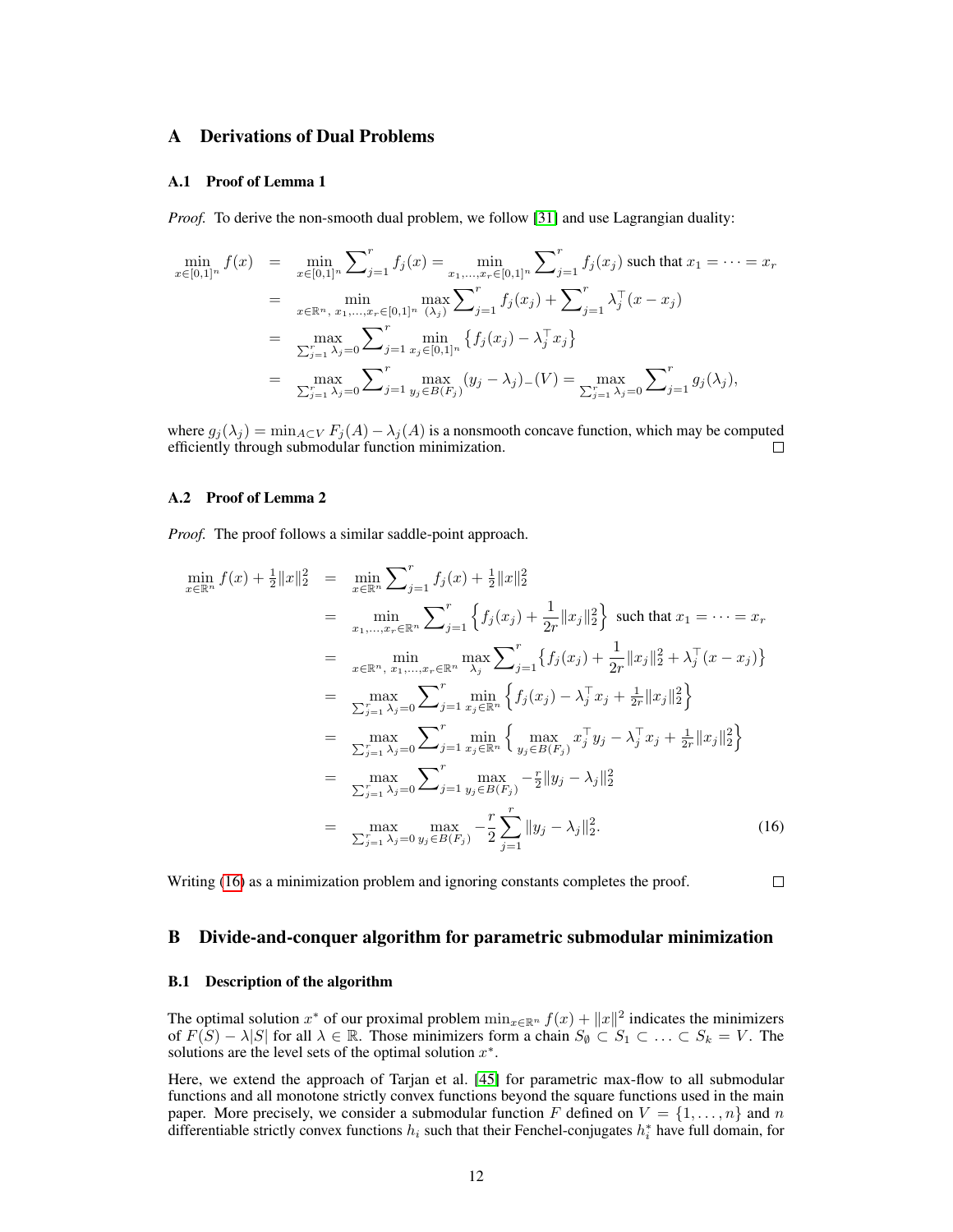$i \in \{1, \ldots, n\}$ . The functions  $h_i^*$  are then differentiable. We consider the following problem:

<span id="page-12-1"></span>
$$
\min_{x \in \mathbb{R}^n} f(x) + \sum_{i=1}^n h_i(x_i) = \min_{x \in \mathbb{R}^n} \max_{y \in B(F)} y^\top x + \sum_{i=1}^n h_i(x_i)
$$
\n(17)

$$
= \max_{y \in B(F)} \min_{x \in \mathbb{R}^n} y^{\top} x + \sum_{i=1}^n h_i(x_i)
$$
 (18)

$$
= \max_{y \in B(F)} -\sum_{i=1}^{n} h_i^*(-y_i).
$$
 (19)

The optimality conditions are

1. 
$$
y \in B(F)
$$
,  
\n2.  $y^{\top} x = f(x)$ ,  
\n3.  $-y_i = h'_i(x_i) \Leftrightarrow x_i = (h_i^*)'(-y_i)$ .

Let  $\tau(V)$  be the time for minimizing the submodular function  $F(S) + a(S)$  on the ground set V (for any  $a \in \mathbb{R}^n$ ). For our complexity analysis, we make the assumption that minimizing the (contracted) function  $F^{S,a}(T) \triangleq F(S \cup T) - F(S) + a(T)$  on the smaller ground set  $U \subseteq V \setminus S$  (for any  $a \in \mathbb{R}^n$ ,  $S \subseteq V$ ,  $U \subseteq V \setminus S$ ) takes time at most  $\frac{|U|}{|V|} \tau(V)$ . This is a reasonable assumption, because it essentially says that  $\tau(V)$  grows at least linearly in the size of V. To our knowledge, even fast algorithms for special submodular functions take at least linear time.

We will also use the notation  $F(S | T) \triangleq F(S \cup T) - F(S)$ . For recursions, we use the *restriction*  $F_S: 2^S \to \mathbb{R}$ ,  $F_S(T) = F(T)$  of F to S and the *contraction*  $F^S: 2^{V \setminus S} \to \mathbb{R}$ ,  $F^S(T) = F(T | S)$ of  $F$  on  $S$ .

## Algorithm 1: Recursive Divide-and-Conquer

```
SplitInterval (\lambda_{\min}, \lambda_{\max}, V, F, i)if i even then
     // unbalanced split
      \lambda \leftarrow \operatorname{argmin}_{\lambda} \sum_{i} h_i(\lambda) - \lambda F(V)A \leftarrow \operatorname{argmin}_{T \subseteq V} F(T) + \sum_{i \in T} h'_i(\lambda)if S = \emptyset or S = V then
      return x = \lambda \mathbf{1}_Vend
else
    // balanced split
     \lambda \leftarrow (\lambda_{\min} + \lambda_{\max})/2S \leftarrow \operatorname{argmin}_{T \subseteq V} F(T) + \sum_{i \in T} h'_i(\lambda)if S = \emptyset then
           x \leftarrow \text{SplitInterval}(\lambda_{\min}, \lambda, V, F, i + 1)return xend
     if S = V then
           x \leftarrow \text{SplitInterval}(\lambda, \lambda_{\text{max}}, V, F, i + 1)return xend
end
// S \neq \emptyset and S \neq Vx_S \leftarrow \texttt{SplitInterval}~(\lambda_{\text{min}}, \lambda, S, F^A, i+1)x_{V \setminus S} \leftarrow \texttt{SplitInterval}~(\lambda, \lambda_{\max}, V \setminus S, F_S, i+1)return [x_S, x_{V \setminus S}]
```
<span id="page-12-0"></span>Algorithm [1](#page-12-0) is a divide-and-conquer algorithm. In each recursive call, it takes an interval  $[\lambda_{\min}, \lambda_{\max}]$ in which all components of the optimal solution lie and either (a) shortens the search interval for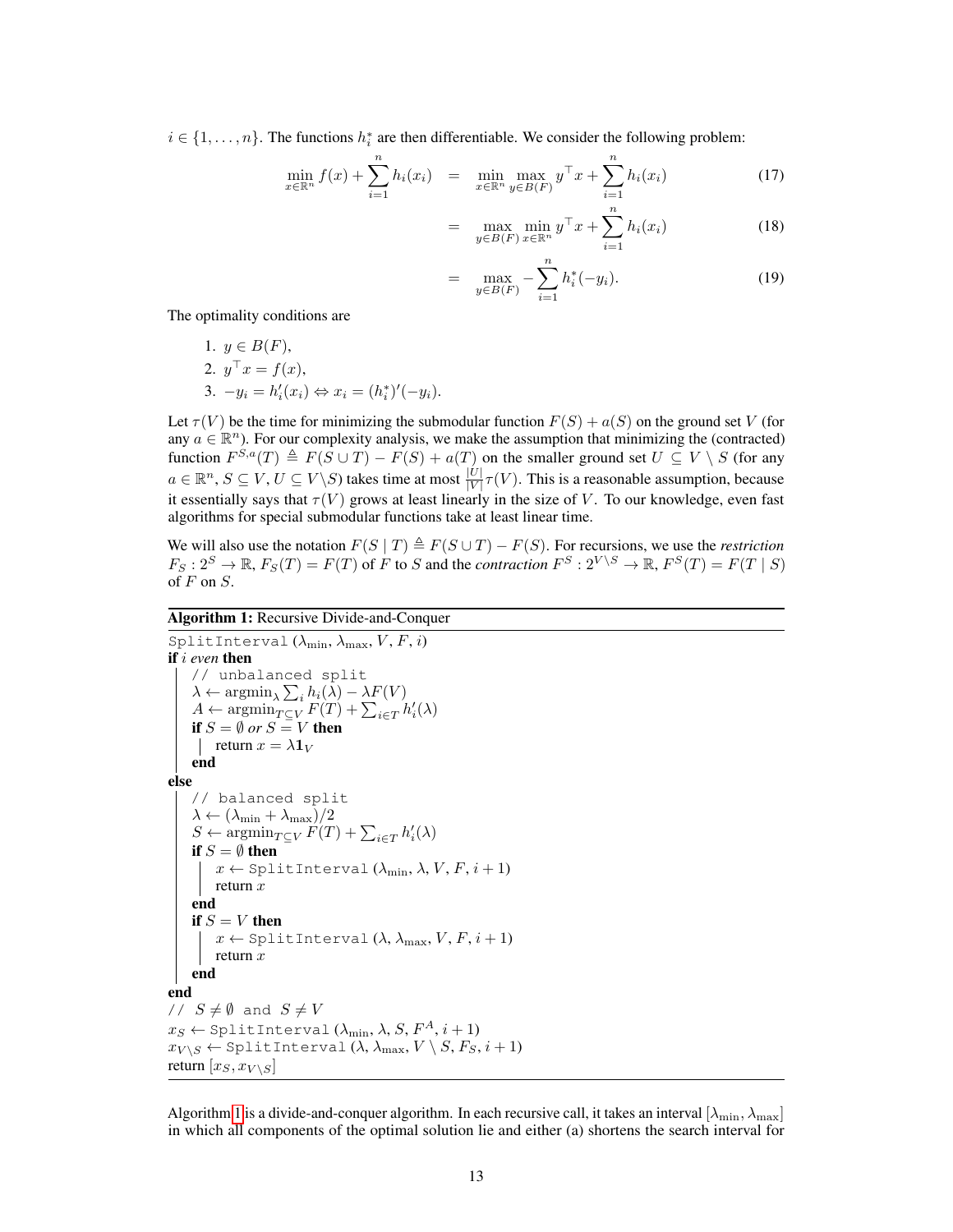any break point, (b) finds the optimal (constant) value of  $x$  on a range of elements, or (c) recursively splits the problem into a set S and  $V \setminus S$  with corresponding ranges for the values of  $x^*$  and finds the optimal values of  $x$  on the two subsets.

#### B.2 Review of related results

The goal of this appendix is to show Proposition [4](#page-14-0) below. We first start by reviewing existing results regarding separable problems on the base polyhedron (see [\[1\]](#page-9-0) for details).

It is known that if  $y \in B(F)$ , then  $y_k \in [F(V) - F(V \setminus \{k\}), F(\{k\})]$ ; thus, the optimal solution  $x$ is such that  $x_k \in [(h_k^*)'(-F(\lbrace k \rbrace)), (h_k^*)'(F(V\lbrace k \rbrace) - F(V))]$ . We therefore set the initial search range to

 $\lambda_{\min} = \min_{k \in V} (h_k^*)'(-F(\lbrace k \rbrace))$  and  $\lambda_{\max} = \max_{k \in V} (h_k^*)'(F(V(\lbrace k \rbrace) - F(V)).$ 

The algorithm relies on the following facts (see [\[1\]](#page-9-0) for a proof). For all three propositions, we assume that the  $h_i$  are strictly convex, continuously differentiable functions on R such that  $\sup_{\lambda\in\mathbb{R}} h'(\lambda)$  $+\infty$  and  $\inf_{\lambda \in \mathbb{R}} h'(\lambda) = -\infty$ .

<span id="page-13-0"></span>**Proposition 1** (Monotonicity of optimizing sets). Let  $\alpha < \beta$  and  $S^{\alpha}$  be any minimizer of  $F(S)$  +  $h'(\alpha)(S)$  and  $S^{\beta}$  any minimizer of  $F(S) + h'(\beta)(S)$ . Then  $S^{\beta} \subseteq S^{\alpha}$ .

<span id="page-13-1"></span>**Proposition 2** (Characterization of  $x^*$ ). *The coordinates*  $x_j^*$  ( $j \in V$ ) of the unique optimal solution x <sup>∗</sup> *of Problem [17](#page-12-1) are*

$$
x_j^* = \max\{\lambda \mid j \in S^{\lambda}\},\
$$

where  $S^{\lambda}$  is any minimizer of  $F(S) + h'(\lambda)(S)$ .

Propositions [1](#page-13-0) and [2](#page-13-1) imply that the level sets of  $x^*$  form a chain  $\emptyset = S_0 \subset S_1 \subset \ldots \subset S_k = V$  of maximal minimizers for the critical values of  $\lambda$  (which are the entries of  $x^*$ ). (Each  $S_i = S^{\lambda}$  for some  $\lambda = x_j^*$ .)

<span id="page-13-2"></span>**Proposition 3** (Splits). Let  $T = S_i$  be a level set of  $x^*$  and let  $y \in \mathbb{R}^T$ ,  $z \in \mathbb{R}^{V \setminus T}$  be the minimizers *of the subproblems*

$$
y = \operatorname*{argmin}_{x} f_T(x) + \sum_{i \in T} h_i(x_i)
$$

$$
z = \operatorname*{argmin}_{x} f^T(x) + \sum_{i \notin T} h_i(x_i)
$$

*Then*  $x_j^* = y_j$  *for*  $j \in T$  *and*  $x_j^* = z_j$  *for*  $j \in V \setminus T$ *.* 

The algorithm uses Proposition [3](#page-13-2) recursively.

*Proof.* Let  $\lambda$  be the value in  $x^*$  defining  $S_i = S^{\lambda}$ . It is easy to see that the restriction  $F_T$  and the contraction  $F<sup>T</sup>$  are both submodular. Hence, Propositions [1](#page-13-0) and [2](#page-13-1) hold for them.

Since the restriction on T is equivalent to the original function for any  $S \subseteq T$ ,  $F(S) + h(\lambda)(S) =$  $F_T(S) + h_T(\lambda)(S)$  for any  $S \subseteq T$ . With this, Propositions [1](#page-13-0) and [2](#page-13-1) imply that for any  $\alpha > \lambda$ ,  $F(S) + h(\lambda)(S) = F_T(S) + h_T(\lambda)(S)$  and therefore  $x_j^* = y_j$  for  $j \in T$ .

Similarly, for any  $S \in V \setminus T$ , it holds that  $F(S \cup T) + h(\lambda)(S \cup T) = F^T(S) + (h'(\lambda))^T(S) +$  $F(T) + h'(\lambda)(T)$ . Due to the monotonicity property of the optimizing sets,  $S^{\alpha} \supseteq T$  for all  $\alpha < \lambda$ , and therefore the maximal minimizer  $U^{\alpha}$  of  $F^{T}(S) + (h'(\alpha))^{T}(S)$  satisfies  $U^{\alpha} \cup T = S^{\alpha}$  (the terms  $F(T) + h'(\lambda)(T)$  are constant with respect to U). Hence Poposition [2](#page-13-1) implies that  $x_j^* = z_j$ for  $j \in V \setminus T$ .

These propositions imply that there is a set of at most n values of  $\lambda = \alpha$  that define the level sets  $S^{\alpha}$ of the optimal solution  $x^*$ . If we know these break point values, then we know  $x^*$ . Algorithm [1](#page-12-0) interleaves an unbalanced split strategy that may split the seach interval in an unbalanced way but converges in  $O(n)$  recursive calls, and a balanced split strategy that always halves the search intervals but is not finitely convergent.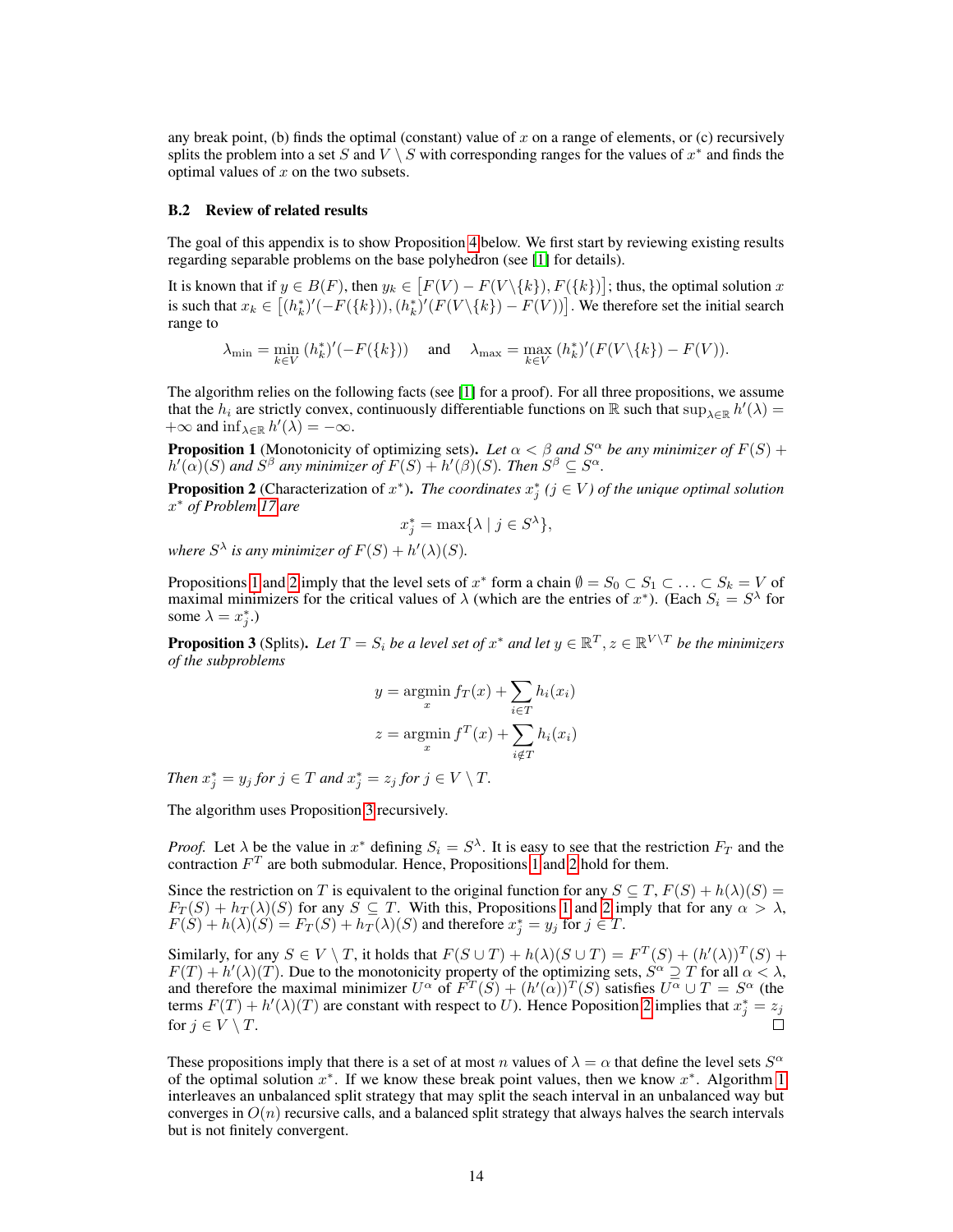#### B.3 Proof of convergence

We now prove the convergence rate for Algorithm [1.](#page-12-0)

<span id="page-14-0"></span>**Proposition 4.** The minimum of  $f(x) + \sum_{i=1}^{n} h_i(x_i)$  may be obtained up to coordinate-wise accuracy *within*

$$
O\left(\min\{n, \log\frac{1}{\epsilon}\}\right) \tag{20}
$$

submodular function minimizations. If  $h_i(x_i) = \frac{1}{2}x_i^2$ , then  $\epsilon = \frac{\Delta_{\min}}{n^2 \ell_0}$  is sufficient to recover the exact *solution, where*  $\Delta_{\min} = \min\{|F(S \mid T)| \mid S \subseteq V \setminus T, F(S \mid T) \neq 0\}$  *and*  $\ell_0$  *is the length of the initial interval*  $[\lambda_{\min}, \lambda_{\max}]$ *.* 

*Proof.* The proof relies on Propositions [1,](#page-13-0) [2](#page-13-1) and [3.](#page-13-2)

We first argue for the correctness of the balanced splitting strategy. Propositions [1](#page-13-0) and [2](#page-13-1) imply that for any  $\lambda \in \mathbb{R}$ , if S is a minimizer of  $F(S) + h'(\lambda)(S)$ , then the unique minimum of  $f(x) + \sum_{i=1}^{n} h_i(x_i)$ satisfies that for all  $k \in S$ ,  $x_k \ge h'_k(\lambda)$  and for all  $k \in V \setminus S$ ,  $x_k \le h'_k(\lambda)$ . In particular, if  $S = \emptyset$ , then this means that for all  $k \in V$ ,  $\hat{x_k} \leq h'_k(\lambda)$ . Similarly, if  $S = V$ , then for all  $k \in V$ ,  $x_k \geq h'_k(\lambda)$ . The limits of the interval are set accordingly. The correctness of the recursive call follows from Proposition [3.](#page-13-2)

In each iteration, the size of the search interval  $[\lambda_{\min}, \lambda_{\max}]$  for any break point is at least halved. Hence, within d recursions, the length of each interval is at most  $2^{-d} \ell_0$ .

The choice of  $\lambda$  in the unbalanced splitting strategy corresponds to solving a simplified version of the dual problem. Indeed, by convex duality, the following two problems are dual to each other:

$$
\max_{y} - \sum_{i} h_i^*(-y_i) \quad \text{s.t. } y(V) = F(V) \tag{21}
$$

<span id="page-14-2"></span><span id="page-14-1"></span>
$$
\min_{\lambda \in \mathbb{R}} \sum_{i \in V} h_i(\lambda) - \lambda F(V). \tag{22}
$$

Problem [\(21\)](#page-14-1) replaces the constraint that  $y \in B(F)$  by  $y(V) = F(V)$ , dropping the constraint that  $y(S) \le F(S)$  for all  $S \subseteq V$ . Testing whether y satisfies all constraints of [\(19\)](#page-12-1), i.e.,  $y \in B(F)$  is equivalent to testing whether  $F(S) - y(S) \ge 0$ . We do this implicitly by our choice of  $\lambda$ : Convex duality implies that the the optimal solutions of Problems [\(21\)](#page-14-1) and [\(22\)](#page-14-2) satisfy  $y_i = -h'_i(\lambda)$ . This holds in particular for the chosen (unique optimal)  $\lambda$  in the algorithm.

Let T be a minimizer of  $F(S) + h'(\lambda)(S) = F(S) - y(S)$ . If  $T = \emptyset$  or  $T = V$ , then  $y \in B(F)$ and an optimal solution for the full dual problem [\(19\)](#page-12-1). Hence, y and  $x = \lambda 1_V = (h^*)'(-y)$  form a primal/dual optimal pair for [\(19\)](#page-12-1).

If  $\emptyset \subset T \subset V$  and  $F(T) - y(T) < 0$ , then  $y \notin B(F)$ , and we perform a split with the same argumentation as above. This splitting strategy is exactly that of  $[1, 23]$  $[1, 23]$  $[1, 23]$  and splits at most n times. Hence, this strategy yields the global optimum (to machine precision) in the time of  $O(n)$  times solving a submodular minimization on  $V$ . If n is large, this may be computationally expensive.

If we only do balanced splits, we end up approaching the break points more and more closely (but typically never exactly). Unbalanced splits always find an exact break point, but with potentially little progress in reducing the intervals. Algorithm [1](#page-12-0) thus interleaves both strategies where we store intervals of allowed values for subsets of components of A. At step d there are at most  $\min\{n, 2^d\}$ different intervals (as there cannot be more intervals than elements of  $V$ ). To split these intervals, submodular function minimization problems have to be solved on each of these intervals, with total complexity less than a single submodular function optimization problem on the full set. At each iteration, intervals corresponding to a singleton may be trivially completely solved, and components which are already found are discarded. Hence, at each recursive level, the total computation time is bounded above by  $\tau(V)$ .

While balanced splits always substantially shrink the intervals, they are not finitely convergent. Unbalanced splits converge after at most  $n$  recursions. Following the argumentation of Tarjan et al. [\[45\]](#page-10-12), who considered the special case of flows, alternating the two types of splits gives the best of both worlds: (a) all components are estimated up to precision  $\frac{\ell_0}{2^{d/2}}$ , and (b) the algorithm is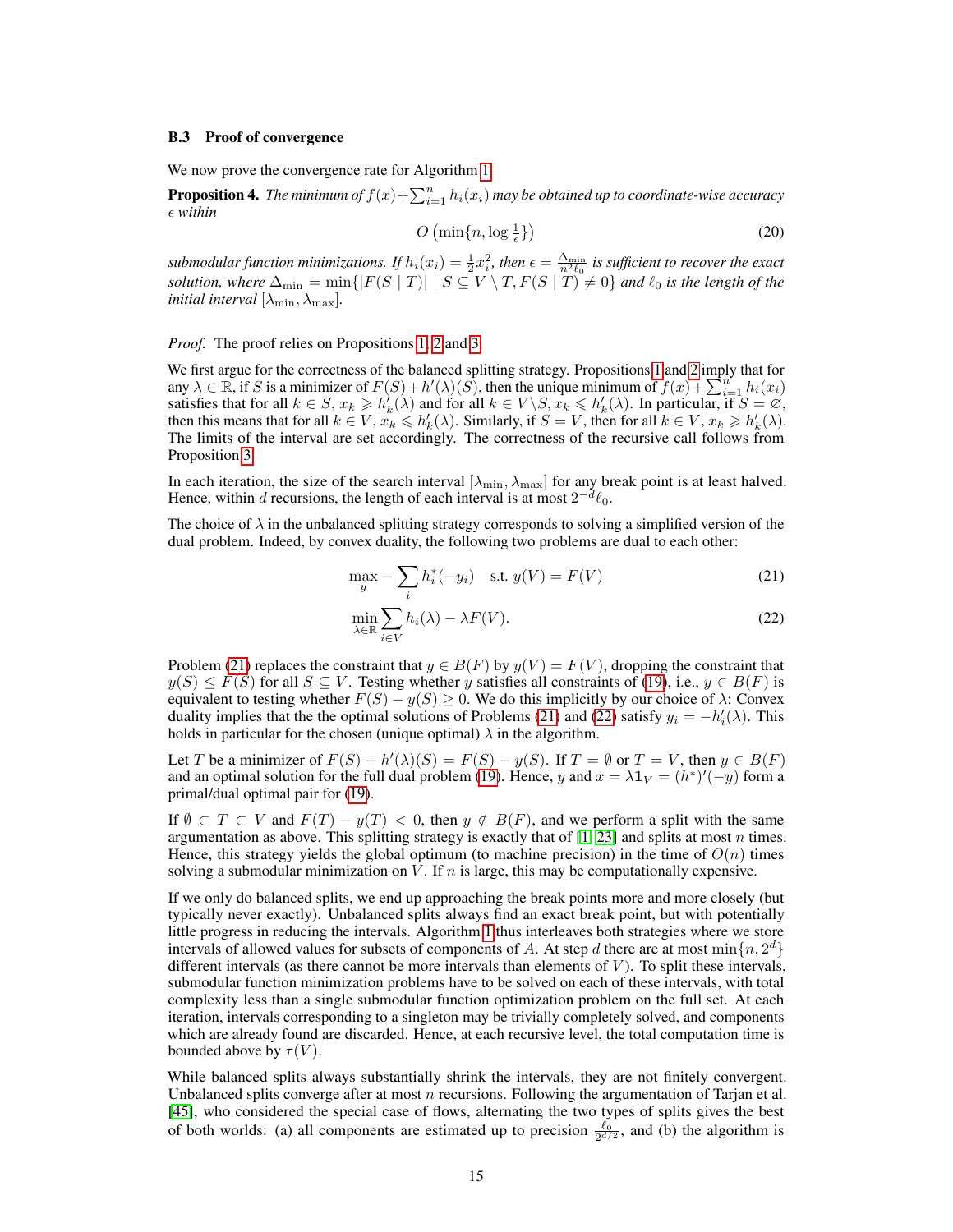finitely convergent, and will stop when  $\frac{\ell_0}{2^{d/2}}$  is less than the minimal distance between two different components of  $x$ .

Finally, we adress the precision for the special case that  $h_i(x_i) = \frac{1}{2}x_i^2$  for all  $i \in V$ . If the interval lengths are smaller than the smallest gap between any two break points (components of  $x^*$ ), then each interval contains at most one break point and the algorithm converges after at most two unbalanced splits. Hence, we here consider  $\epsilon$  to be one half times the smallest gap between any two break points. Let  $\emptyset = S_0 \subset S_1 \subset \ldots \subset S_k = V$  be the chain of level sets of  $x^*$ . By the optimality conditions discussed above for unbalanced splits, any constant part  $T = S_i \setminus S_{i-1}$  of  $x^*$  takes value  $\lambda \mathbf{1} = -y_j \mathbf{1}$  $(j \in T)$ , where  $y(T) = F_{S_{i-1}}(T)$ , and hence

$$
\lambda = -\frac{F(S_i \setminus S_{i-1}|S_{i-1})}{|S_i \setminus S_{i-1}|}.\tag{23}
$$

 $\Box$ 

Therefore, the (absolute) difference between any two such values is loosely lower bounded by

$$
\min_{i} \left| \frac{F(S_i \setminus S_{i-1} | S_{i-1})}{|S_i \setminus S_{i-1}|} - \frac{F(S_{i+1} \setminus S_i | S_i)}{|S_{i+1} \setminus S_i|} \right| \ge \Delta_{\min} \left( \frac{2}{n-1} - \frac{2}{n} \right) \ge \frac{2\Delta_{\min}}{n^2}.
$$
 (24)

This implies  $O(\log(\ell_0 n^2/\Delta_{\min}))$  iterations.

Note that in the case of flows, the algorithm is not exactly equivalent to the flow algorithm of [\[45\]](#page-10-12), which updates flows directly.

## C BCD and proximal Dykstra

We consider the best approximation problem

$$
\begin{array}{ll}\n\min & \frac{1}{2} \|x - y\|_2^2 \\
\text{s.t.} & x \in C_1 \cap C_2 \cap \dots \cap C_m.\n\end{array}
$$

Let us show the details for only the two block case. The general case follows similarly.

Consider the more general problem

<span id="page-15-0"></span>
$$
\min \quad \frac{1}{2} \|x - y\|_2^2 + f(x) + h(x). \tag{25}
$$

Clearly, this problem contains the two-block best approximation problem as a special case (by setting f and h to be suitable indicator functions). Now introduce two variables  $z, w$  that equal x; then the corresponding Lagrangian is

$$
L(x, z, w, \nu, \mu) := \frac{1}{2} ||x - y||_2^2 + f(z) + h(w) + \nu^T (x - z) + \mu^T (x - w).
$$

From this Lagrangian, a brief calculation yields the dual optimization problem

$$
\min g(\nu,\mu) := \frac{1}{2} ||\nu + \mu - y||_2^2 + f^*(\nu) + h^*(\mu).
$$

We solve this dual problem via BCD, which has the updates

$$
\nu_{k+1} = \operatorname{argmin}_{\nu} g(\nu, \mu_k), \qquad \mu_{k+1} = \operatorname{argmin}_{\mu} g(\nu_{k+1}, \mu).
$$

Thus,  $0 \in \nu_{k+1} + \mu_k - y + \partial f^*(\nu_{k+1})$  and  $0 \in \nu_{k+1} + \mu_{k+1} - y + \partial h^*(\mu_{k+1})$ . The first optimality condition may be rewritten as

$$
y - \mu_k \in \nu_{k+1} + \partial f^*(\nu_{k+1}) \implies \nu_{k+1} = \operatorname{prox}_{f^*}(y - \mu_k) \implies \nu_{k+1} = y - \mu_k - \operatorname{prox}_f(y - \mu_k).
$$

Similarly, we second condition yields  $\mu_{k+1} = y - \nu_{k+1} - \text{prox}_{h}(y - \nu_{k+1})$ . Now use Lagrangian stationarity

 $x = y - \nu - \mu \implies y - \mu = x + \nu$ 

to rewrite BCD using primal and dual variables to obtain the so-called proximal-Dykstra method:

$$
t_k \leftarrow \text{prox}_f(x_k + \nu_k)
$$
  

$$
\nu_{k+1} \leftarrow x_k + \nu_k - t_k
$$
  

$$
x_{k+1} \leftarrow \text{prox}_h(\mu_k + t_k)
$$
  

$$
\mu_{k+1} \leftarrow \mu_k + t_k - x_{k+1}
$$